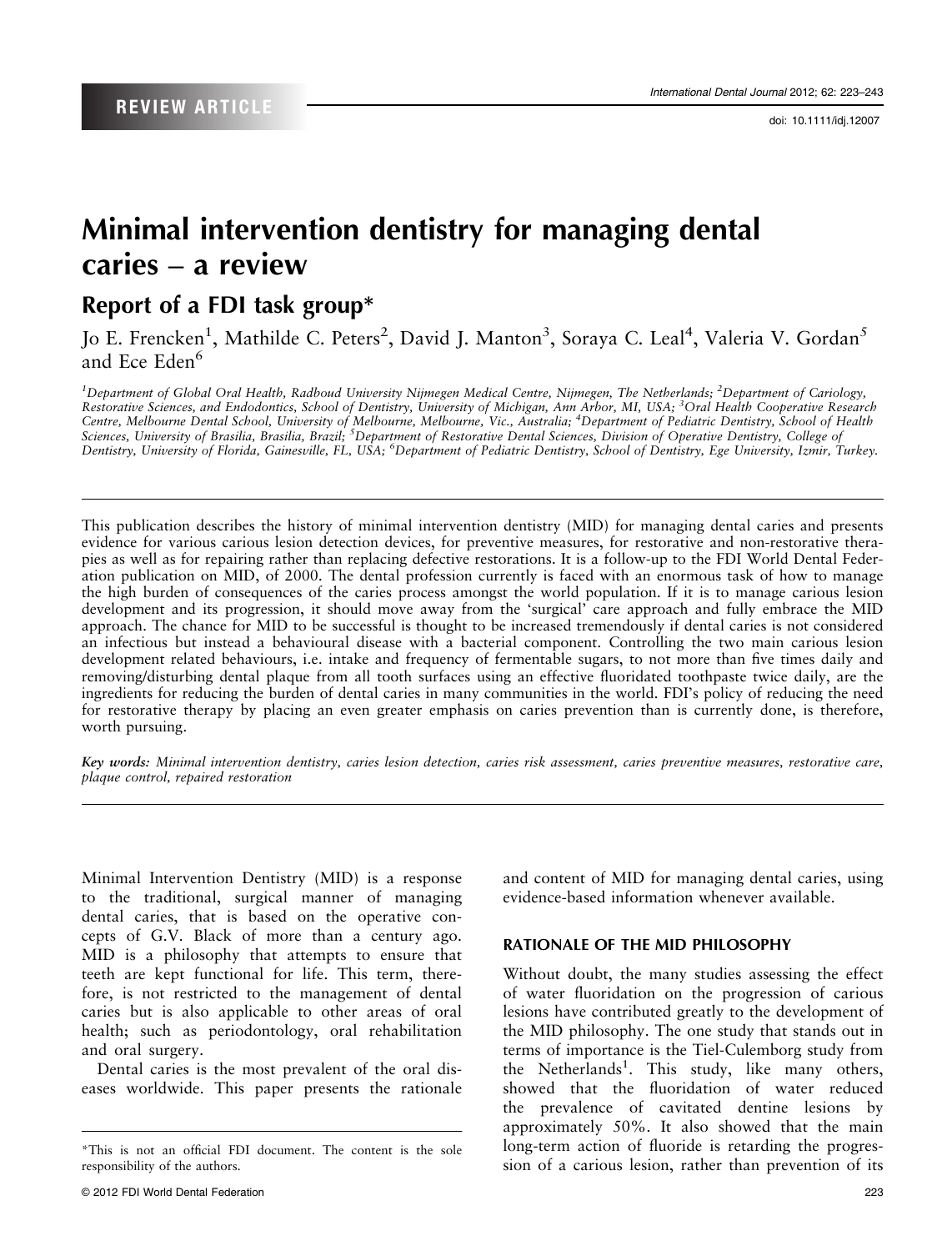development<sup>2</sup>. This outcome became evident as ample time was spent assessing not only cavitated dentine lesions, but also enamel carious lesions. The secondary study outcome was confirmed in later studies that researched the effectiveness of fluoride in varnishes, gels and mouth rinses<sup>3</sup>. These data led to a change in the cariology paradigm: fluoride appears not to act pre-eruptively, as was thought, but mostly post-eruptively by changing the mineral saturation characteristics at the tooth surface<sup>4</sup>.

Another topic that was researched extensively in the 1960–1980 period was dental plaque. The outcomes resulted in the wide acceptance of the fact that dental plaque or dental biofilm, as it is sometimes more correctly termed, should at least be disturbed or at best be removed from the tooth surfaces daily, if carious lesion development is to be minimised. In combination with fluoride toothpaste, plaque removal with a toothbrush has become a major cornerstone in managing carious lesion development for communities worldwide<sup>5</sup>.

An important concept, that governed the development of MID, is the 'Repeat Restoration Cycle'. Elderton et al.<sup>6</sup> clearly demonstrated, on the basis of studying the survival of amalgam restorations, that 'eliminating' carious lesions in order to improve oral health, through restorative procedures based on the G.V. Black concept, does not keep teeth functional for life for all individuals. The concept reitterated that preventive or non-operative actions should go handin-hand with restorative care, and that assessment of carious lesion development and progression plays a vital part in the provision of adequate oral health care. The development of various adhesive materials and adhesive systems has contributed greatly to attaining the primary aim of MID. The ability to reduce the need for cutting away healthy tooth tissues when using adhesive materials, relative to the traditional restorative concepts, has led to smaller and less destructive cavity preparations and therefore, smaller restorations<sup>7</sup>. Retaining sound tooth structure, and thus increasing the chance for maintaining its vitality and function, was further increased as a result of the work done by colleagues like Massler<sup>8</sup> and Fusayama<sup>9</sup>. They showed that only the 'infected' ('outer carious' or 'decomposed') dentine needed to be removed as part of the cavity preparation process, and that the 'affected' ('inner carious' or 'demineralised') dentine could remain. This demineralised dentine would remineralise under a well placed, well sealed and well maintained restoration<sup>10–12</sup>.

By early 1990, research had shown that managing dental carious lesions should depart from a traditional surgical approach and move to a 'biological' or 'medical' approach. The research pointed to a completely new approach to the management of the carious lesion. As far as we know, it was  $M$ ount<sup>13</sup> who first cited the need for 'Minimal Treatment' of dental caries. Further elaboration of this new approach was published by Dawson and Makinson<sup>14,15</sup>, who first termed 'Minimal Intervention Dentistry' in the literature. The first International Association for Dental Research (IADR) symposium on minimal intervention techniques for dental caries was held in 1995 and was almost entirely devoted to the developments of one of the MID approaches, namely Atraumatic Restorative Treatment  $(ART)^{16}$ .

As mentioned earlier, the aim of MID is to keep teeth healthy and functional for life. A most important element is achieved through implementing the important strategies for keeping teeth free from carious lesions. These strategies are considered to be: (i) early caries detection and risk assessment; (ii) remineralisation of demineralised enamel and dentine; (iii) optimal caries preventive measures; (iv) minimally invasive operative interventions and; (v) repair rather than replacement of restorations<sup>17</sup>. It is self-evident that MID does not equate to cutting smaller cavities than before, as many dentists thought<sup>18,19</sup>.

The first three MID aspects (early caries detection and caries risk assessment; remineralisation of demineralised enamel and dentine; optimal caries-preventive measures) should be employed throughout a person's life and only when oral health maintenance has failed and a cavity has developed should a minimally invasive operative intervention be undertaken. The authors are aware that the implementation of the MID philosophy will vary in different countries for a number of reasons, which include: professional dental training, access to the internet and printed dental literature, availability and type of dental equipment and dental materials and oral health remuneration systems.

The remainder of this paper will discuss in detail the five strategies that make up the MID philosophy using, as much as possible, evidence-based information available in the peer-reviewed literature.

#### EARLY CARIES DETECTION AND CARIES RISK ASSESSMENT

## Detection devices

The oldest device used for detecting carious lesions, apart from the probe, is the X-ray machine. Radiography is reliable for detecting carious lesions in approximal tooth surfaces but considered unreliable in occlusal surfaces, particularly for diagnosing carious lesions in enamel and in the outer one-third to one half of the dentine<sup>20–22</sup>. Fibre-Optic Trans-Illumination (FOTI) appears to be a very reliable device for detecting carious lesions in approximal surfaces,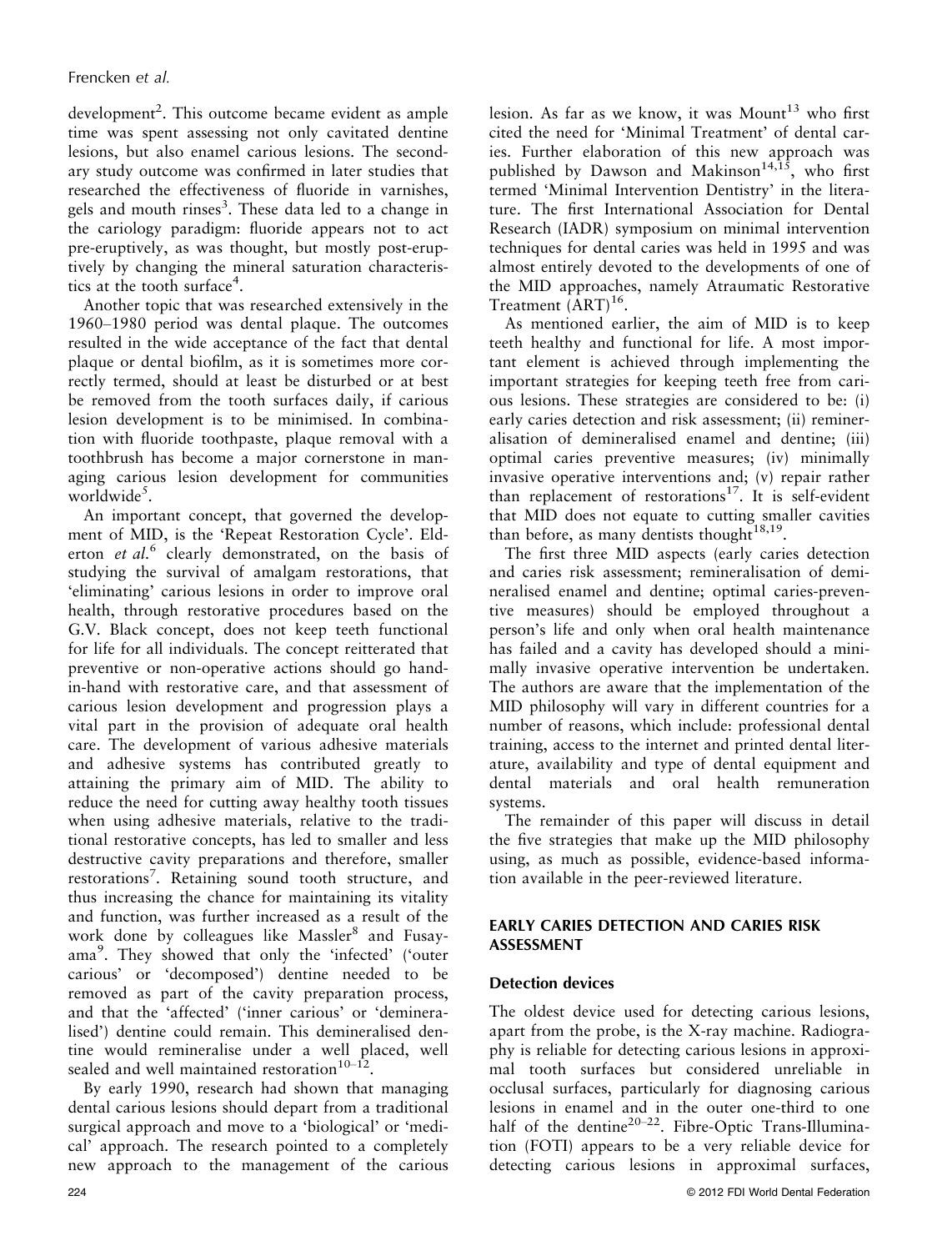particularly in anterior teeth<sup>23</sup>. In contrast, an infrared laser fluorescence device (e.g. DIAGNOdent; Kavo GmbH, Bibberach, Germany) has been reported to be invalid in detecting carious lesions in occlusal surfaces because it not only detects organic carious tissues, and putatively, the porphyrins from bacterial metabolism, but also other organic material such as plaque, calculus, stain and food remnants<sup>24,25</sup>. Its validity is further compromised by the presence of enamel hypomineralisation of origin other than that of dental caries<sup>24</sup>. Similar disadvantages apply to quantitative light-induced fluorescence (QLF; Inspektor, Amsterdam, the Netherlands), which uses the fluorescence differences between sound and demineralised enamel to detect and quantify enamel carious lesions, although its reliability appears to be higher than that of the infrared laser fluorescence-based devices<sup>26</sup>. A new system using light fluorescence technology (Sopralife; Acteon, Bordeaux, France) utilises a different wavelength than QLF to detect carious lesions, in conjunction with a camera. Currently, the value of QLF systems for carious lesion detection in clinical practice seems to be limited. Other methods, such as electrical impedance (CarieScan PRO<sup>TM</sup>; CarieScan Ltd, Dundee, UK) and photothermal radiometry (Canary System<sup>TM</sup>; Quantum Dental Technologies, Toronto, ON, Canada) have recently been developed. However more research is required before they can be advised.

It appears that both X-ray and FOTI devices are suitable for use for carious lesion detection on approximal surfaces and that infrared laser fluorescence and light-induced fluorescence devices are not sufficiently reliable for assessing carious lesions in pits and fissures of occlusal surfaces<sup>27</sup>. This also applies to the deciduous dentition, in which newer technologybased systems have not been found to be reliable for the accurate detection of carious lesions on approximal surfaces<sup>28</sup>. Therefore, different techniques should be used for assessing carious lesions on occlusal and smooth tooth surfaces. One such technique employs visible-tactile methods.

## Visual-tactile methods

Perhaps because of the absence of a properly validated and reliable carious lesion detection device, early enthusiasm dimmed, and the emphasis shifted back to visual-tactile detection methods in the second half of the 1990s. The World Health Organisation (WHO) had propagated its method, which was based on a 'yes/no' clearly cavitated dentine lesion, as a reliable data base was required for comparison of decayed, missing and filled (DMF) teeth scores among member countries and because DMF data from decades earlier were available $^{29}$ . This very crude cut-off point, and the fact that caries prevalence and carious lesion development had declined in many industrialised countries, were reasons for epidemiologists to subsequently include the assessment of enamel lesions in caries assessment indices. One such group of epidemiologists developed the International Caries Detection and Assessment System  $(ICDAS)^{30}$ . This two-digit enamel and dentine carious lesion scoring system has recently received much attention. It was developed for use in epidemiological surveys, research, dental education and in practices. The index, when used in epidemiological surveys, has received some criticism $31$ , could not be applied correctly $32$  and was unable to properly allow the reporting of findings<sup>33</sup>. Prior to the launch of ICDAS, Nyvad<sup>34</sup> published her 'Nyvadindex', which permits the assessment of enamel and dentine carious lesions as well as the activity/inactivity of enamel carious lesions. The index has been used recently in a number of studies<sup>35,36</sup> and appears to be valid. Monse et  $al.^{37}$  introduced the 'Pulpal Involvement Ulcerations Fistula Abscess' (PUFA index) with the intention of alerting the dental/medical/educational communities about the poor state of dentitions of children in the Philippines. A novel visual one-digit caries assessment index was reported recently<sup>38</sup>. It includes non-cavitated and cavitated carious lesions, pulpally involved and abscessed teeth, as well as sealed, restored and lost teeth. In developing the index, experience gained from applying the ICDAS  $II<sup>31</sup>$  and PUFA $39$  indices in the field were essential. The index is termed Caries Assessment Spectrum and Treatment (CAST). It has been validated for face and content<sup>40</sup>, while construct validity and reliability testing is on-going.

Carrying out an oral investigation on the basis of assessing teeth with cavitated dentine lesions only (DMF) should be considered a screening exercise. If the investigation is conducted for healthcare planning purposes, enamel carious lesions should be assessed as well, whether in clinical practice or when conducting an epidemiological survey. The ICDAS II and Nyvadindex may be suitable in a clinical practice setting, although the number of studies supporting this assumption is low. The same caveat applies to the recently developed epidemiological indices PUFA and CAST, which appear to be promising, but need further research.

#### Caries risk assessment

The caries disease process is dynamic and multi-factorial in nature. Caries risk is defined as 'the probability of future caries disease development'. Disease development includes both primary disease (new carious lesions) and secondary disease (lesion progression or reactivated carious lesions). Risk assessment for such a dynamic disease is complex as it is only able to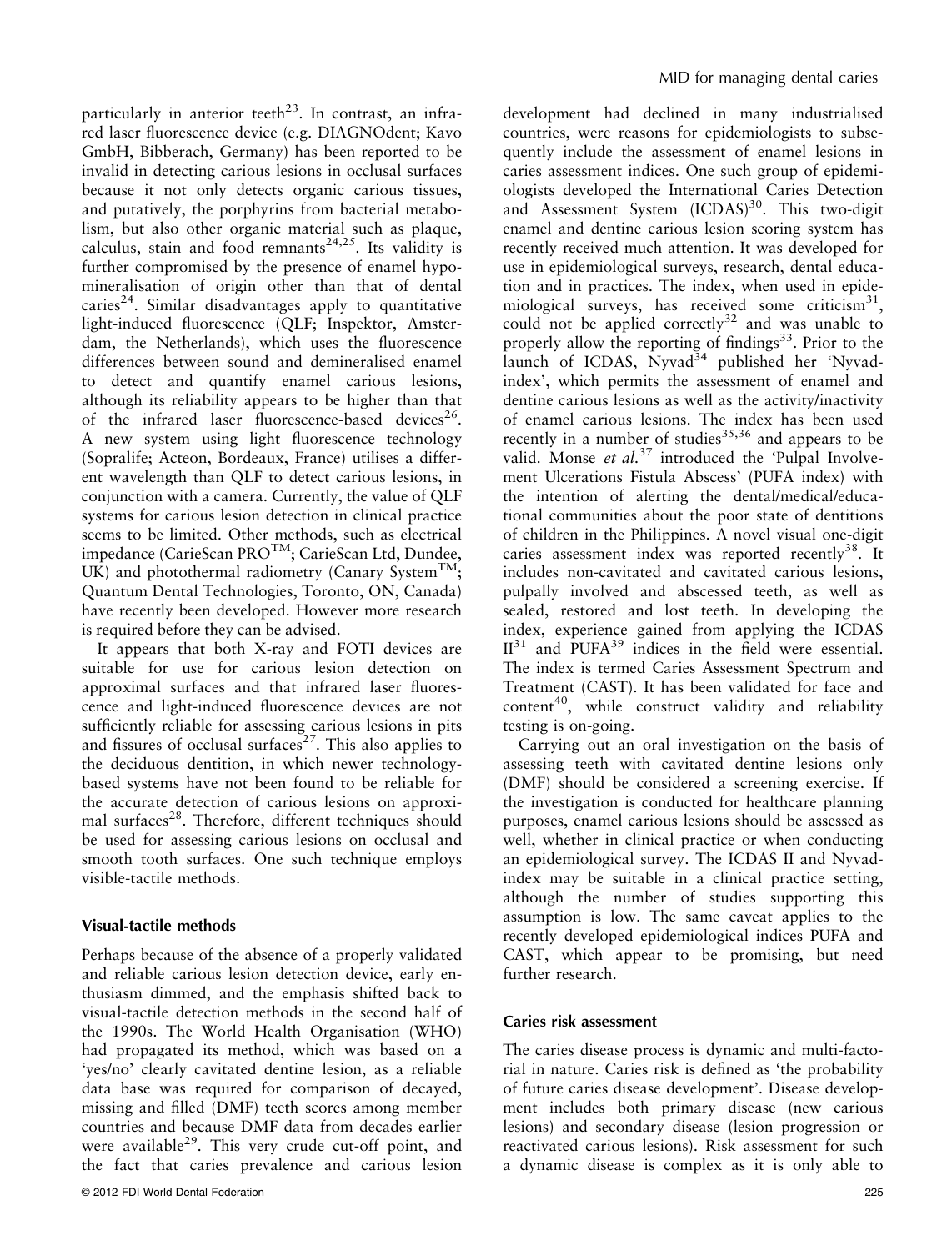provide a snapshot at that particular moment and risk factors may change over time. Most importantly, for assessing lesion activity accurately in one session, using a combination of indicators (visual appearance, location, tactile sensation and gingival health) might still provide the best way to determine lesion activity. Moreover, activity criteria are not designed to quantify lesion progression, with regard to either size or depth. Despite its current shortcomings, however, risk assessment and caries prediction is a crucial part of contemporary clinical decision-making that dental professionals apply on a daily basis. It serves as the foundation for the patients' prognosis for caries and is embodied in the individually tailored oral health management plan provided to the patients.

A strong body of evidence exists that at all ages the 'past and present caries experience' (and in particular the presence of active carious lesions) is still the most accurate and powerful, single predictor of risk of future carious lesion development<sup>41–43</sup>. This conclusion, however, is unfortunate. It does not provide much guidance for a 'whole disease prevention approach': one would hope to prevent even the earliest onset of a carious lesion, and intervene through interruption of the caries process and healing of affected tooth tissues after the fact. Risk factors may also change over time. A patient may have numerous restorations but, for whatever reason, the risk as assessed objectively may now be low (e.g. all risk factors have been determined and resolved). To continue with full-blown caries management strategies would be overtreatment. On the other hand, a patient's caries risk may also change rapidly to extreme risk if, e.g., medications have been prescribed that affect salivary glands and lead to hyposalivation.

Caries risk prediction is still a work-in-progress. A recent publication provides an excellent concise and thorough overview of the evidence related to patient caries risk assessment<sup>44</sup>. The authors concluded that 'it is more important that an assessment is carried out, incorporating the best available evidence, than that no attempt is made due to the lack of firm evidence. The risk should be documented in a patient's chart and be used to influence a treatment plan.' One of the tools that assists clinicians worldwide in motivating patients is the 'Cariogram', an interactive validated program for patient motivation<sup>45</sup>. This informative program illustrates caries risk in an instructive but simple graphical way, including the interaction between the various caries related factors. The Cariogram demonstrates the 'chance to avoid new carious lesion development' in the near future and to what extent the various factors will affect this chance. The software is available in 13 languages and can be downloaded as 'shareware'<sup>46</sup>.

## 'Whole-population' approach and 'risk-based' strategy

Caries-risk assessment is usually described at the level of the individual patient<sup>47</sup>. It provides information needed to determine the most appropriate management decision for an individual patient. Risk prediction in a group is also pursued to enhance healthcare efficacy by focusing on those individuals with the largest risk, thus aiming to prevent or reduce a disease burden in the near future. This provides the oral healthcare professional with both individualised and population-based strategies for improving oral health. Although this may seem dichotomous, managing carious lesions calls for both approaches.

The 'whole population' approach is appropriate for the prevention of oral diseases and applying it is the only way to reduce the burden of these diseases and the cost of oral care<sup>48</sup>. In today's healthcare debates, often initiated by changing economic situation, costeffectiveness seems equally important as quality of care. Oral healthcare discussions are often complicated by the non-proportional distribution of the burden of the preventable disease called dental caries. Whether a risk-based caries management plan is costeffective and ultimately leads to improved oral health needs to be investigated.

In a balanced view, the advantages and disadvantages of both the 'high-risk' strategy (seeks to protect susceptible individuals) and 'population' approach (seeks to control the causes of incidence) have been considered<sup>49</sup>. This led to the conclusion that 'the "high-risk" strategy was an interim phase, only needed as long as the underlying causes of a disease were not yet clear or couldn't be controlled. If causes could be removed, susceptibility ceases to matter<sup>50</sup>. The causes of dental disease are known but – at present – cannot be completely controlled<sup>51</sup>.

A significant reduction in caries increment was shown when caries preventive measures were targeted at children with active non-cavitated lesions<sup>52</sup>. Inclusion of individual risk prediction as a basis for targeted prevention will increase efficacy of targeted measures and thus improve cost-effectiveness. Similarly, caries risk status used to determine a personalised recall interval $50,52,53$  allows for enhanced recall periods, resulting in more effective use of oral healthcare professionals' time. The personalised recall interval, directed towards optimal oral health, can be adjusted to the person's compliance with preventive and maintenance advice.

It may be concluded that although the caries risk prediction may guide the best use of available funds to support preventive caries management, the dwindling financial means for the same, or even increasing, needs continue to call for the 'high-risk' strategy as well as the 'whole-population' approach. While the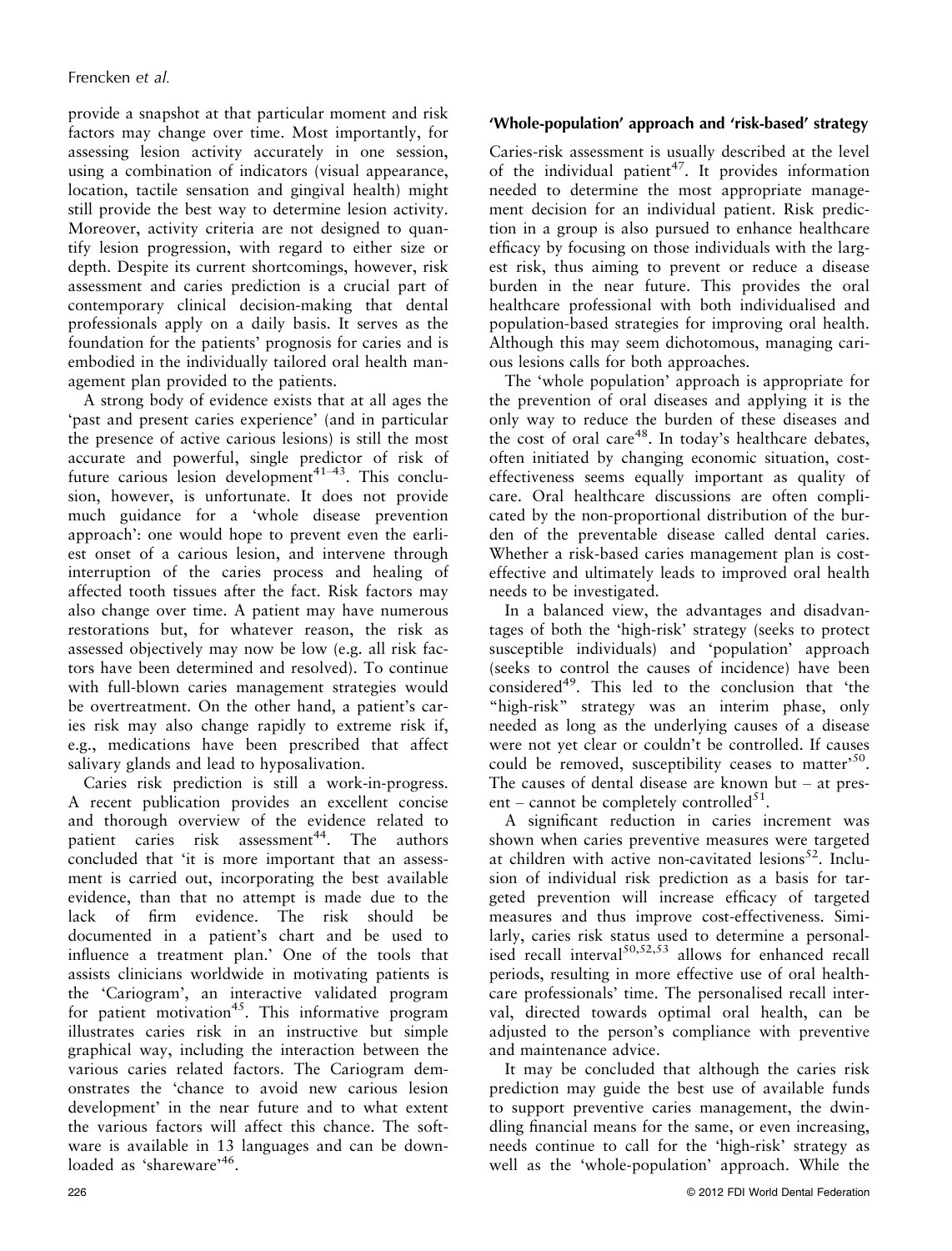dental profession needs to embrace a more primary preventive approach to caries management based on common risk factors, secondary prevention and management will continue to focus on patient-centred caries management, including both preventive and minimally invasive tissue-preserving operative interventions $^{53}$ . These interventions will be discussed later in this paper.

#### REMINERALISATION OF ENAMEL AND DENTINE CARIOUS LESIONS

#### Dental plaque and dental caries

Dental caries is a complex process of cyclical enamel de- and re-mineralisation. Streptococcus mutans and Streptococcus sobrinus are two putatively important bacteria in the initiation of enamel demineralisation, with *Lactobacillus caseii* assuming greater importance after initial progression of the carious lesion. This is Loesche's so-called 'specific plaque hypothesis'<sup>54,55</sup>. Dental caries occurrence is due to organic acids produced by mutans streptococci and Lactobacilli as by-products of the metabolism of sugars, namely lactic, formic and acetic acids<sup>56,57</sup>. However, certain researchers have promulgated a mixed bacterial ecological theory in which the previously mentioned cariogenic bacteria are but a few of several potentially cariogenic bacteria present in plaque, with several species not until recently having been identified, due to the difficulty in culturing these bacteria under normal laboratory conditions  $58,59$ . Some authors believe that many bacterial species have the potential to cause carious lesion development, depending on the characteristics of the diet and the acidogenicity and aciduricity of the commensal oral bacteria, which lead to ecological shifts in the plaque bacterial community and subsequently the caries risk $59-61$ .

Repeated consumption of readily fermentable carbohydrates, especially sucrose, leads to the proportional overgrowth of cariogenic bacteria such as S. mutans. These changes in the biofilm increase the potential for enamel mineral loss, the subsequent production of organic acids, and an amphibiotic change in the oral microflora leading to increased risk of carious lesion development<sup>4,62</sup>.

An individual is never free of dental caries $63$ . The process of enamel demineralisation and remineralisation cycles constantly moves between net loss and net gain of mineral. It is only when the balance leans towards net loss for some time that clinically identifiable signs of the process become apparent. The longterm outcome of this cyclic process is determined by the composition and amount of plaque, sugar consumption frequency and timing, fluoride exposure, salivary flow and quality, enamel quality and individual immune response $64-66$ . In summary, the disease is manifested as an interplay between environmental, behavioural and genetic factors<sup>4</sup>.

#### Mechanisms of action of fluoride in enamel

The presence of fluoride during the remineralisation/ demineralisation cycle leads to its incorporation into the crystalline structure of the carbonated hydroxyapatite, which not only decreases crystal solubility, but also increases the precipitation rate of enamel mineral in the presence of calcium and phosphate due to the lower solubility of fluorapatite<sup>67,68</sup>. The fluoride decreases enamel solubility in two ways: (i) the fluoride ion is more stable in the crystal lattice than the hydrogen ion and (ii) it interacts with the calcium ions on the crystal surface, interacting closely and binding strongly<sup>69</sup>.

The effect and penetration of fluoride into the biofilm on the tooth surface is dependent on the type of fluoridated product and the time of exposure. When a clinical biofilm was exposed to  $1,000$  ppm  $(0.22\%)$ sodium fluoride solution, exposure of up to 120 seconds increased plaque surface fluoride concentrations only, while 30-minute exposure allowed penetration of more than 1,000 ppm (0.22%) fluoride up to 900  $\mu$ m into the plaque<sup>70</sup>. The clinical relevance or practicality of a 30-minute exposure is questionable, apart from placement of high concentration (22,600 ppm  $F^-$ ; 5% NaF) fluoride varnish. Thus, the efficacy of intermittently applied professional topical gels and foams is questionable, and the use of high concentration fluoridated varnishes should be encouraged, even in children<sup>3</sup>.

#### Role of calcium and phosphate

The pre-eminent role of fluoride in preventive dentistry remains valid. However, the effectiveness of fluoride to remineralise enamel and obtain net mineral gain is limited by the bio-availability of calcium and phosphate  $ions^{71-73}$ . If the acid challenge to the enamel is extensive, the salivary calcium and phosphate reservoir is quickly depleted and a net loss of enamel mineral can occur<sup>71,73</sup>.

The intrinsic sources of calcium and phosphate are saliva, dissolved tooth mineral and to a lesser degree, gingival crevicular fluid. To gain net remineralisation, the action of fluoride is limited by the amount of calcium derived from saliva, without extrinsic bioavailable sources of calcium and phosphate<sup>68,73</sup>. Increased concentrations of calcium would also increase the retention of fluoride in the plaque biofilm by increasing calcium-bridging $^{4}$ .

Therefore, for remineralisation to occur during increased caries risk, an increase in bioavailable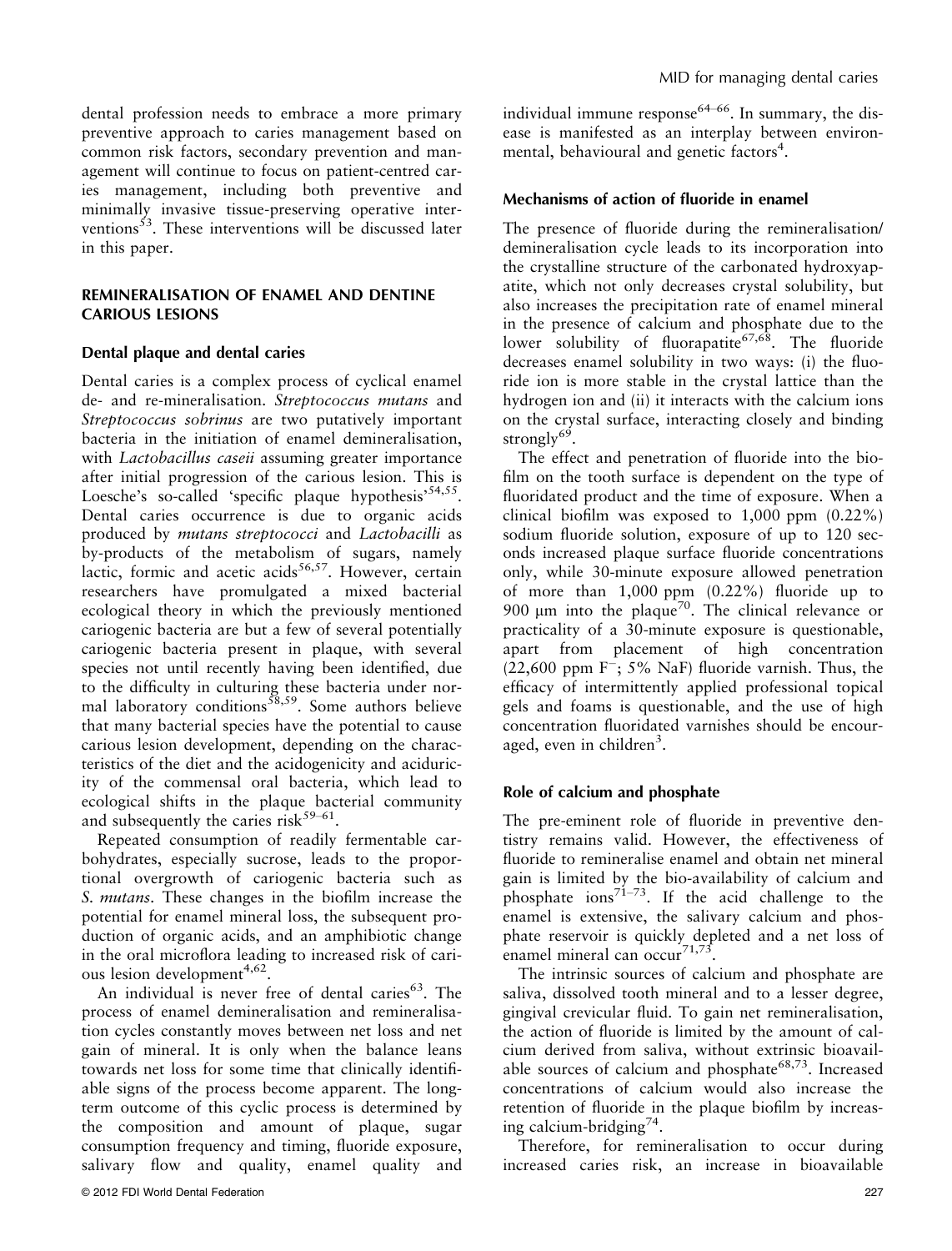calcium and phosphate is fundamental to improving the effectiveness of the agent. Increased calcium and phosphate can be stabilised by macromolecules inherent in the saliva and plaque. However, the concentration of these proteins and peptides is limited. Therefore a method for improving the effectiveness of calcium and phosphate stabilisation in the oral environment is required<sup>73,75</sup>.

## Casein phosphopeptide-amorphous calcium phosphate complexes

Ongoing research over the past 25 years has isolated and purified peptides from casein, a multi-phosphorylated protein present in milk. Casein phosphopeptideamorphous calcium phosphate complexes (CPP-ACP) have been demonstrated to have anti-cariogenic activity in laboratory, animal and human in situ and clinical experiments<sup>75–80</sup>. Casein phosphopeptides (CPP) have the ability to stabilise high concentrations of calcium and phosphate in metastable solution $81$ . The CPP complexes bind to form clusters with calcium and phosphate, preventing the growth of seed crystals to the critical size required for nucleation and phase transformation/crystallisation, providing a ready source of ionic calcium and phosphate  $82,83$ . The complexes are bound in plaque and buffer the calcium and phosphate ion activities in the plaque fluid and at the tooth surface, establishing an environment supersaturated with calcium and phosphate, inhibiting demineralisation and driving remineralisation. Therefore, the ability to provide supersaturated levels of ionic calcium and phosphate at the tooth surface would increase the efficacy of remineralisation.

In order to manage caries lesion development through minimising the solubility of enamel during an acid attack, the individual's tooth surfaces should be exposed to supersaturated levels of calcium, phosphate and fluoride that are available in products containing these ions in a bio-available form.

## OPTIMAL CARIES PREVENTIVE MEASURES

Different measures have been proposed for preventing and arresting carious lesions. It is the task of the dental professional to select, based on evidence and on the patient's profile, which preventive measure(s) is most appropriate for a specific clinical situation. In many cases, more than one preventive measure needs to be applied. The whole population approach and individual caries risk assessment are essential activities, alongside with the provision/usage of personalised preventive measure(s) that will ultimately determine the level of reduction of carious lesions in patients and populations.

Dental caries is a preventable disease. Therefore the best strategy for managing the disease is to intervene before its signs and symptoms are clinically detected. Disturbance of the biofilm (dental plaque) by brushing teeth with a sufficiently-fluoridated toothpaste on a daily basis is an effective measure which contributes to the control of enamel carious lesion development<sup>84</sup>. Even disturbing the biofilm from cavitated dentine lesions appears to arrest further progression of such lesions85. The effectiveness of different measures for preventing and/or arresting carious lesions for use in MID will be discussed below, and summarised in Table 1.

## Effectiveness of caries-preventive measures

#### Diet counselling and sugar substitutes

The assumed relationship between carious lesion development and consumption of fermentable sugars used to be stronger in the past than currently. The extensive exposure to different kinds of fluoride vehicles is considered the main reason for this situation<sup>86</sup>. Diet control, in terms of intake of sugars and other fermentable carbohydrates, is still an important factor in managing carious lesion development. Individuals at high caries risk, and/or those that do not use fluoride agents, will benefit from dietary control measures. The interplay between consumption of cariogenic food, oral hygiene, availability of saliva and fluoride is nicely modeled by Van Loveren and Duggal $^{87}$ . They state that as long as saliva and fluoride are available in the mouth in abundance, and if biofilm control is performed properly at the same time, the detrimental effect of cariogenic food consumption on demineralising enamel and dentine can be considered low.

The use of sugar substitutes is a preventive measure that assists individuals in reducing total cariogenic sugar intake. Xylitol and sorbitol are the sugar alcohols most frequently added to 'sugar-free' products<sup>88</sup>. In general, evidence suggests that the use of sugar-free chewing gum immediately after meals reduces carious lesion progression<sup>89,90</sup>; that the use of chewing gum containing xylitol should be part of a strategy for carious lesion control in schools $90$  and that the provision of xylitol-containing gummy bear snacks is feasible $91$ . The last can be implemented, with good compliance from both children and parents, in a caries-control regimen at schools $^{91}$ . Although the consumption of xylitol-based candies and lozenges favours a reduction in carious lesion increment, in general, this effect is not seen on approximal tooth surfaces $92$ . A side-effect of polyolbased sugar-free products is their potential to cause dental erosion if containing acidic flavouring agents $93$ . An empirical rule is that children should be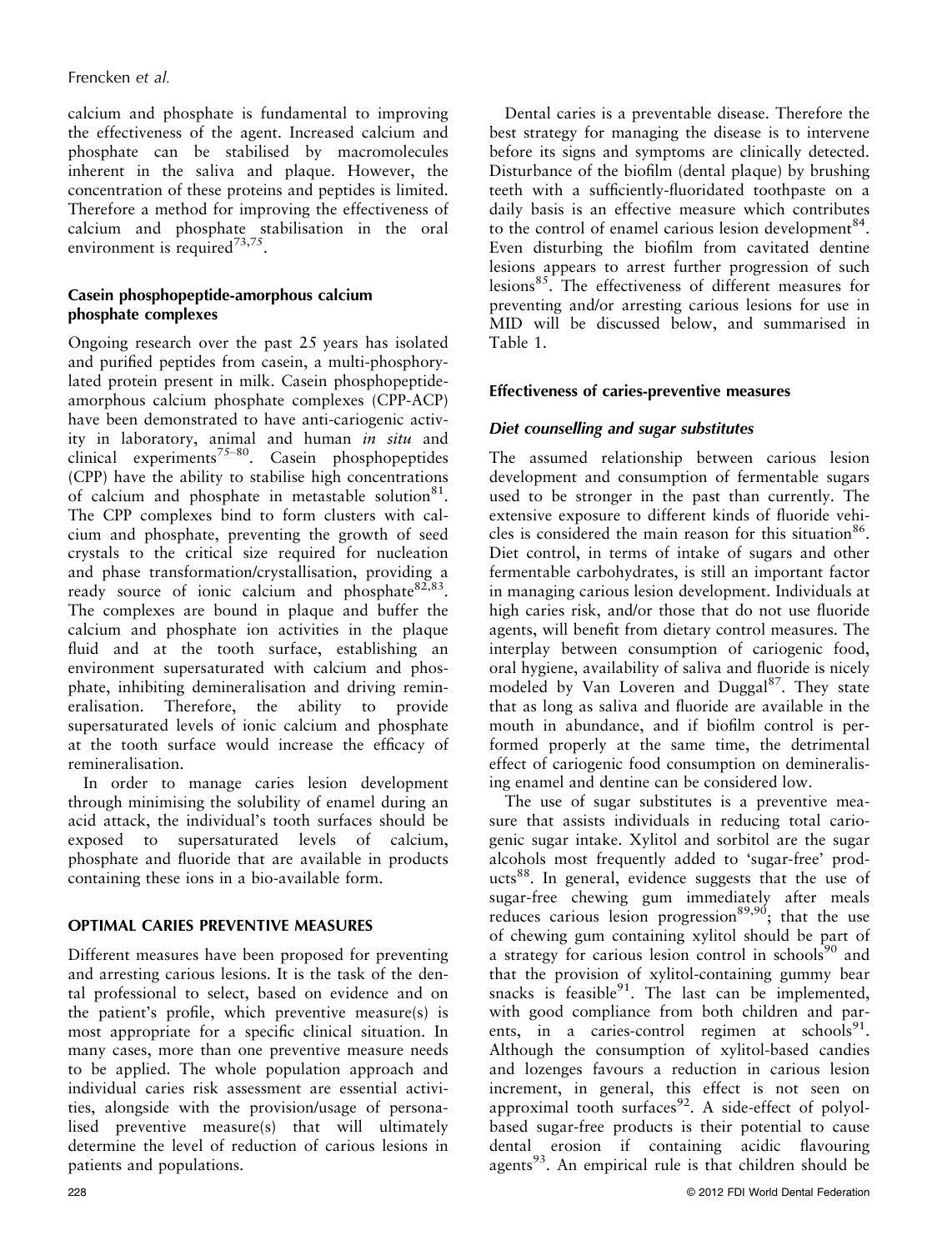advised to restrain their sugar-containing food intake to a frequency of not more than five times daily  $94$ .

#### Fluoridated agents

Fluoride can be provided via water, milk or salt, or be administered topically by professionals and through self-application devices (toothpaste, gel, varnish and mouthwash). Fluoride is found naturally in the environment (water and plants) and can be added to consumer products, such as infant formulas and beverages.

Water fluoridation is a method of making fluoride accessible to an entire community without requiring individuals to change their behaviour in order to obtain the benefits of fluoridation<sup>95</sup>. It is still considered the best public health strategy for reducing carious lesion development and progression in many societies $96-98$ . The safety and efficacy of fluoridated drinking water have been assessed, mainly in child populations<sup>99</sup>. Results show a dose-dependent relationship between carious lesion reduction and severity of dental fluorosis. Adults also benefit from water fluoridation $100$ .

With respect to milk fluoridation, the Cochrane Collaboration review $^{101}$  concluded that there is insufficient evidence to show the effectiveness of fluoridated milk in controlling dental caries, despite a beneficial effect for school children, mainly observed in the permanent dentition. Controversy exists regarding the effectiveness of salt fluoridation<sup>102</sup>. A systematic review on the topic favoured salt fluoridation versus no exposure to fluoride for caries prevention in permanent teeth $^{103}$ . However, the number of confounding factors, observed methodological bias and overall quality of the papers included in the review stressed the need for more high quality studies to determine conclusively the efficacy of salt fluoridation. Owing to the lack of sufficient evidence of the efficacy and effectiveness of salt fluoridation, caution should be taken before this fluoride vehicle can be safely recommended as part of a strategy aimed at reducing carious lesions in a community.

A series of Cochrane reviews on self- and professionally applied fluoride agents has been published during recent years. The main results have been summarised by Marinho<sup>3</sup> and showed that the use of fluoride toothpaste, fluoride mouthrinses, fluoride gels and fluoride varnishes are able to reduce the incidence of dental carious lesions, irrespective of whether other fluoride vehicles are being used at the same time. The use of fluoridated toothpaste is the most widespread method used for maintaining a constant level of fluoride in the oral cavity. It is considered to be one of the major factors that has contributed to the decline of the prevalence of dental caries in high-income countries<sup>104,105</sup>. The higher the fluoride concentration in toothpaste, the higher its caries-preventive effect<sup>106</sup>. If the risk of dental fluorosis is of concern, the fluoride level of toothpaste for young children (under 6 years of age) is recommended to be lower than  $1,000$  ppm<sup>107</sup>.

## Chlorhexidine-containing agents

Chlorhexidine is available in mouth rinses, gel and varnish. A systematic review was aimed at determining the carious lesion-inhibiting effect of chlorhexidine varnishes on the permanent dentition of children, adolescents and young adults. Chlorhexidine varnish showed a moderate caries-inhibiting effect when applied every 3–4 months, but this effect had diminished 2 years after the last application. Studies that test chlorhexidine effectiveness with longer application intervals are required<sup>108</sup>. There is also weak evidence that in the absence of regular professional tooth cleaning and oral hygiene instruction, chlorhexidine varnish provides a beneficial effect in special needs patients<sup>109</sup>.

The overall conclusion about chlorhexidine as a carious lesion control agent is that evidence of its effectiveness in mouth rinses and gel products is lacking110. Chlorhexidine varnish can be considered a short term option for caries control in individuals at high caries risk who have high bacteria counts $111-113$ .

## Silver diammine fluoride

Silver diammine fluoride (SDF) is a combination of silver nitrate and sodium fluoride  $(Ag(NH_3)_2F)$  that, when applied to carious tissues, inhibits carious lesion progression by its interaction with bacteria<sup>114</sup>. Very few studies assessing the effect of SDF as a carious lesion control agent in non-cavitated lesions have been conducted. Braga et al.<sup>115</sup> investigated the effect of SDF in arresting enamel carious lesions in pits and fissures of permanent molars for up to 30 months. The results were no different from those achieved by plaque control through tooth brushing and the use of glass-ionomer sealant; two approaches which are largely used for enamel carious lesion management. In another study, the effectiveness of an annual application of SDF solution and of quarterly application of sodium fluoride varnish and chlorhexidine varnish were tested on sound and carious root surfaces in an institutionalised elderly population<sup>116</sup>. After 3 years there was no difference in carious lesion incidence between the three preventive measures observed but all three measures reduced carious incidence better than plaque control alone. It appears that evidence for the effectiveness of SDF solution in preventing carious lesion development is weak. Its effectiveness in cavitated carious lesions is presented later on.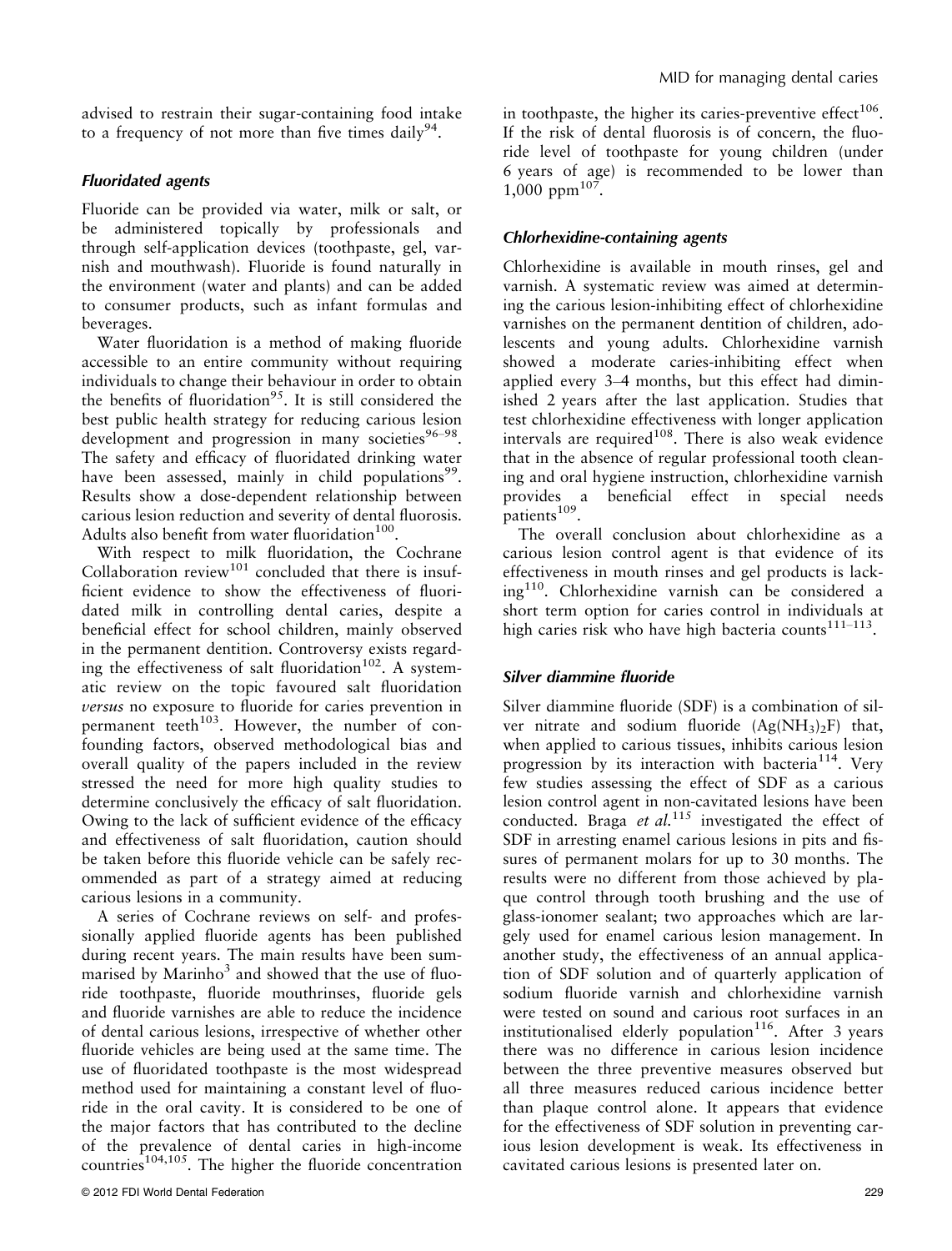## Casein phosphopeptide-amorphous calcium phosphate agents

CPP-ACP is usually incorporated in chewing gum or in prophylactic dental paste with or without fluoride added, but tests have been also carried out on hard candy confections, sports drinks and milk incorporating CPP-ACP in their formulation. The effectiveness of such products in remineralising enamel is still being investigated, but results from in-situ and clinical studies show that CPP-ACP has a short-term remineralisation effect and a promising caries control effect for long-term clinical use $117$ .

Many laboratory and in-situ studies on the effectiveness of CPP-ACP have been published in the last two decades. As part of the process of obtaining clinical evidence, the number of clinical studies is currently still low. Studies show different outcomes, ranging from a superior effect of CPP-ACP to the control group(s)<sup>79,80,118–120</sup> to no additional effect over the control group<sup>121,122</sup>.

#### **Ozone**

Ozone gas, the tri-atomic state of di-oxygen, was proposed as an antimicrobial agent that could reduce the number of micro-organisms on tooth surfaces. It is naturally produced in the presence of light or by different industrial processes. In dentistry, ozone is claimed to have a sterilising effect, killing cariogenic bacteria and subsequently leading to the arrest of carious lesions<sup>123</sup>. However, clinical studies have not achieved the same efficacy found in laboratory studies. Three systematic reviews concluded that there is no reliable evidence that the application of ozone gas to the surface of cavitated teeth arrests or reverses carious lesions. It does not appear to be a cost-effective additional step to the existing carious lesion management approaches<sup>123-125</sup>.

## Infiltration method

Caries infiltration has been proposed as an alternative for management of non-cavitated enamel carious lesions on approximal and buccal surfaces<sup>126,127</sup>. The infiltration concept is based on the penetration of a low-viscosity resin material ('infiltrant') in the subsurface enamel porosities of the lesion, the surface of which is previously etched and eroded with hydrochloric acid. As such, the infiltrant creates a diffusion barrier for hydrogen ions preventing lesion progression<sup>128</sup>. Laboratory and *in situ* studies have shown that infiltrants are capable of inhibiting the progression of natural carious lesions<sup>129,130</sup>, and this has been confirmed by clinical studies. Resin infiltration combined with fluoride varnish application was superior in arresting superficial carious lesions in approximal surfaces of primary molars, compared to only fluoride varnish application, after  $3$  years<sup>131</sup>. The progression of enamel and dentine carious lesions on distal surfaces of first primary molars in young children after 2.5 years was lower for resin infiltration  $(46.4\%)$  than for flossing these surfaces  $(71.4\%)^{131}$ . However, comparing the infiltration technique with sealing carious lesions in approximal surfaces of permanent teeth with a resin-bonding material did not show a significant difference in carious lesion progression after  $3$  years<sup>132</sup>.

In summary, the evidence currently available indicates that resin infiltration of enamel lesions is a promising micro-invasive method for reducing the progress of enamel  $lesions<sup>133</sup>$ . Nevertheless, more randomised clinical trials are required for conclusive findings to be reached.

## Pits and fissure sealants

Pits and fissures of permanent molars are particularly vulnerable to carious lesion development during and after tooth eruption<sup>42,134</sup>. The morphology of pits and fissures has been reported to be one of the main caries risk factors<sup>135</sup>, with molars being more frequently affected than premolars<sup>136</sup>. Sealing aims to modify patent pits and fissures into smooth surfaces that are protected from bacterial colonisation and exposure to fermentable substrate and can be cleaned easily. The strategy is effective not only as a preventive measure, but also in arresting non-cavitated enamel carious lesions in pits and fissures<sup>137</sup>. The superiority of pit and fissure sealants over fluoride varnish application in the prevention of occlusal carious lesions has been reported $138$ .

Resin composites and glass-ionomer cements are the dental materials generally used to seal pits and fissures. A high-viscosity glass-ionomer is indicated for use with the ART sealant technique. It is generally accepted that resin composite sealants are retained longer than low- to medium viscosity glass-ionomer sealants<sup>139,140</sup>. However, which of the two types of sealant is more effective in inhibiting carious lesion development is not clear. Three systematic reviews comparing the carious lesion preventive effect of resin composite and low- and medium-viscosity glass-ionomer sealants have been conducted. However, these reviews did not provide evidence that either one of these materials was superior to the other<sup>141–143</sup>. Furthermore, there was no conclusive evidence that resinmodified glass-ionomer is superior to resin-based material used as fissure sealants in preventing dental caries<sup>144</sup>.

Using high-viscosity glass-ionomer as the material for sealing pits and fissures according to the ART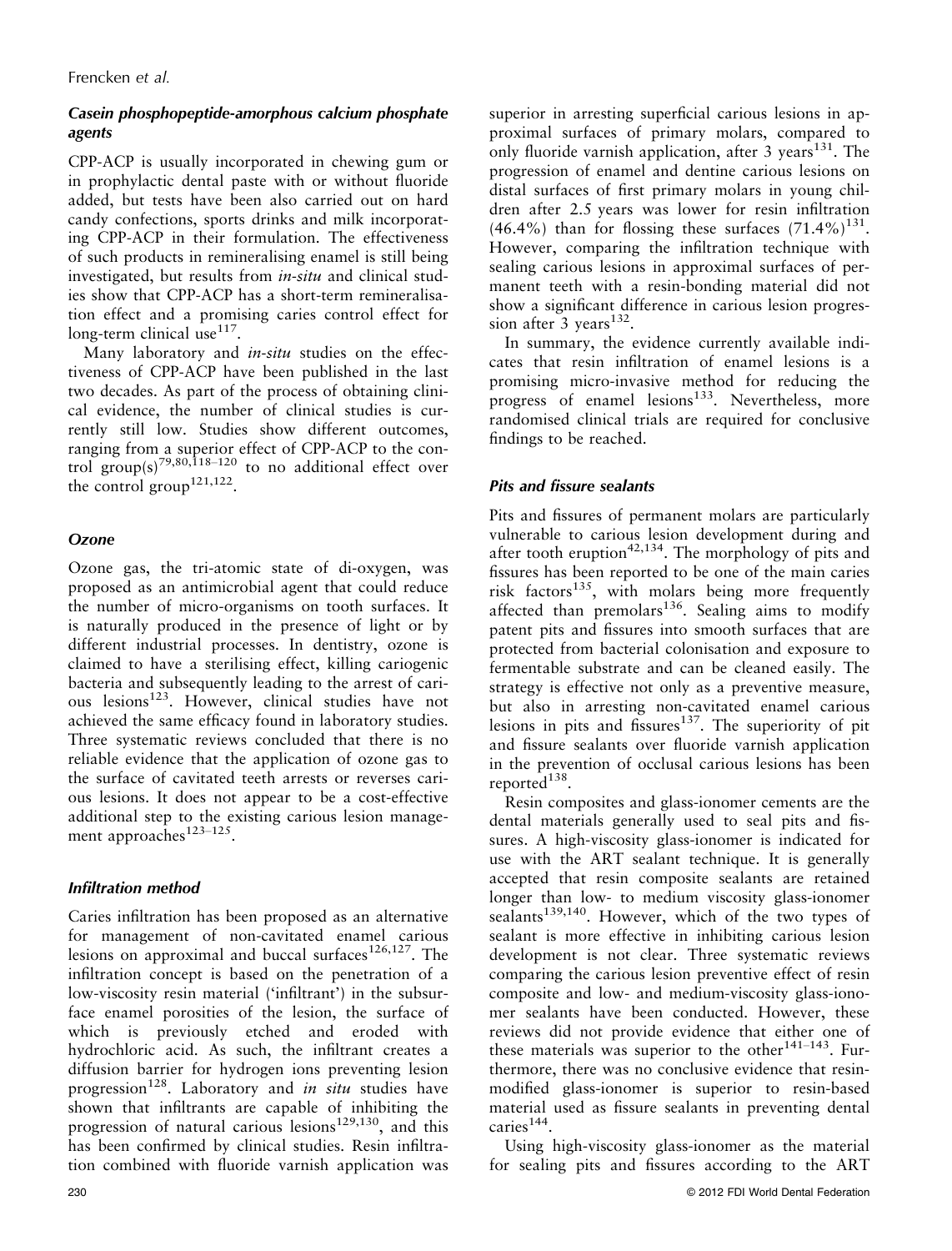technique showed higher retention rates than lowand medium viscosity glass-ionomers<sup>145</sup>. The preventive effect of these ART sealants was high; the annual mean dentine lesion incidence rate over the first 3 years was  $1\%$ <sup>146</sup>. This finding appears to be better than reported for resin-based sealants in a systematic review<sup>147</sup>. Compared to resin composite sealants, the high-viscosity glass-ionomer ART sealants were more successful after 5 years in one of the two comparative studies available<sup>148</sup>. In the other study, the carious lesion preventive effect was equal after 2 years<sup>149</sup>. No resealing was performed in either study.

The preventive effect of the glass-ionomer sealant could be clarified by the presence of the material in the bottom of the fissures, even though the material could not be detected clinically<sup>150-153</sup>. Based on extensive evidence, the use of dental sealants is strongly recommended for all at-risk surfaces and shows good results for both resin composite material and high-viscosity glass-ionomer use with the ART approach. The latter can also be used in situations where electricity and running water are unavailable.

#### MINIMALLY INVASIVE OPERATIVE APPROACHES FOR MANAGING CAVITATED DENTINE CARIOUS LESIONS

Despite the plea made by WHO, the FDI World Dental Federation (FDI) and IADR to reduce the use of restorative materials, especially amalgam, through placing much greater emphasis on caries preventive measures, the need for treating cavitated teeth will remain into the foreseeable future.

#### Remineralisation of demineralised dentine

Continued presence of cariogenic plaque is the principal aetiological factor for demineralisation of both enamel and dentine. It seems obvious that depleting or reducing the cariogenic potential of dental plaque/ biofilm is the most important activity for the maintenance of a healthy dentition. Whether this activity is being achieved at the plaque development site, through reduction of the frequency of sugar intake, or at the plaque destruction level through disturbance or removal of it, or by increasing the acid resistance of tooth tissues through mineralising agents, or by reducing the micro-organisms in plaque through disinfecting agents, tooth surfaces ought to be free from cariogenic plaque. This fact is also applicable to the tooth surfaces that give a dentinal cavity its shape. Clearly, a major reason for restoring a tooth cavity, from a cariology and preventive point of view, is to seal it and allow easy removal of dental plaque from the restored surfaces of the tooth. Concurrently, cavities are also restored to alleviate toothache and to restore form, function and aesthetics.

Similar to remineralisation of enamel carious lesions, remineralisation of dentine carious lesions is possible. The evidence for this phenomenon in open cavities is still very weak, but evidence for closed cavities that had remnants of dental plaque and retained decomposed dentine, and were filled with a restorative material, is abundant<sup>11,12,154–158</sup>.

Within MID for dental caries, the principle guideline for managing a cavitated tooth is to remove decomposed (previously named 'infected') dentine, to leave demineralised (previously named 'affected') dentine behind and to restore the cleaned cavity with a restorative that has optimum biological and physical properties. Demineralised dentine has the ability to remineralise, as Fusayama et  $al.^{159}$  showed decades ago. Remineralisation of demineralised dentine occurs through: (i) the function of the odontoblast process, providing calcium and phosphate from the vital pulp<sup>159</sup>; (ii) diffusion of ions (fluoride, calcium and phosphate) from materials placed on the floor of a restored cavity<sup>10,12</sup> and; (iii) contact of saliva with the carious lesion, providing calcium and phosphate, notably in root dentine in conjunction with oral hygiene measures<sup>87</sup>.

Inadvertent retention of decomposed dentine and remnants of cariogenic plaque in a cavity skillfully restored with a well-manufactured restorative material, which seals the cavity, leads to the depletion of the cariogenic potential of those remnants of dental plaque. Systematic reviews have reported that microorganisms left behind in cavities sealed over have no further ability to drive the caries process once they are cut off from the oral cavity, thus depriving microorganisms of the source of metabolic nutrition required for their survival and for the production of acid that demineralises tooth surfaces. This situation leads to a change in the environment of cariogenic micro-organisms and inhibits their metabolic abil $itv^{160-163}$ .

The adage 'the seal is the deal' should be adopted if oral healthcare professionals are to assist the evergrowing number of people with a functional natural dentition to keep their teeth healthy from youth into old age. In order to achieve 'teeth for life for all', it may even imply that under certain circumstances small dentine cavities can be sealed instead of receiving a restoration. It also calls for a redefinition of dental caries, away from it being labelled an infectious disease. Dental caries is an example of a behavioural disease with a bacterial component, particularly if it is accepted that de- and remineralisation cycles take place at tooth surfaces in all of us many times every day, without causing irreversible destruction. The actions taken by professional bodies such as the FDI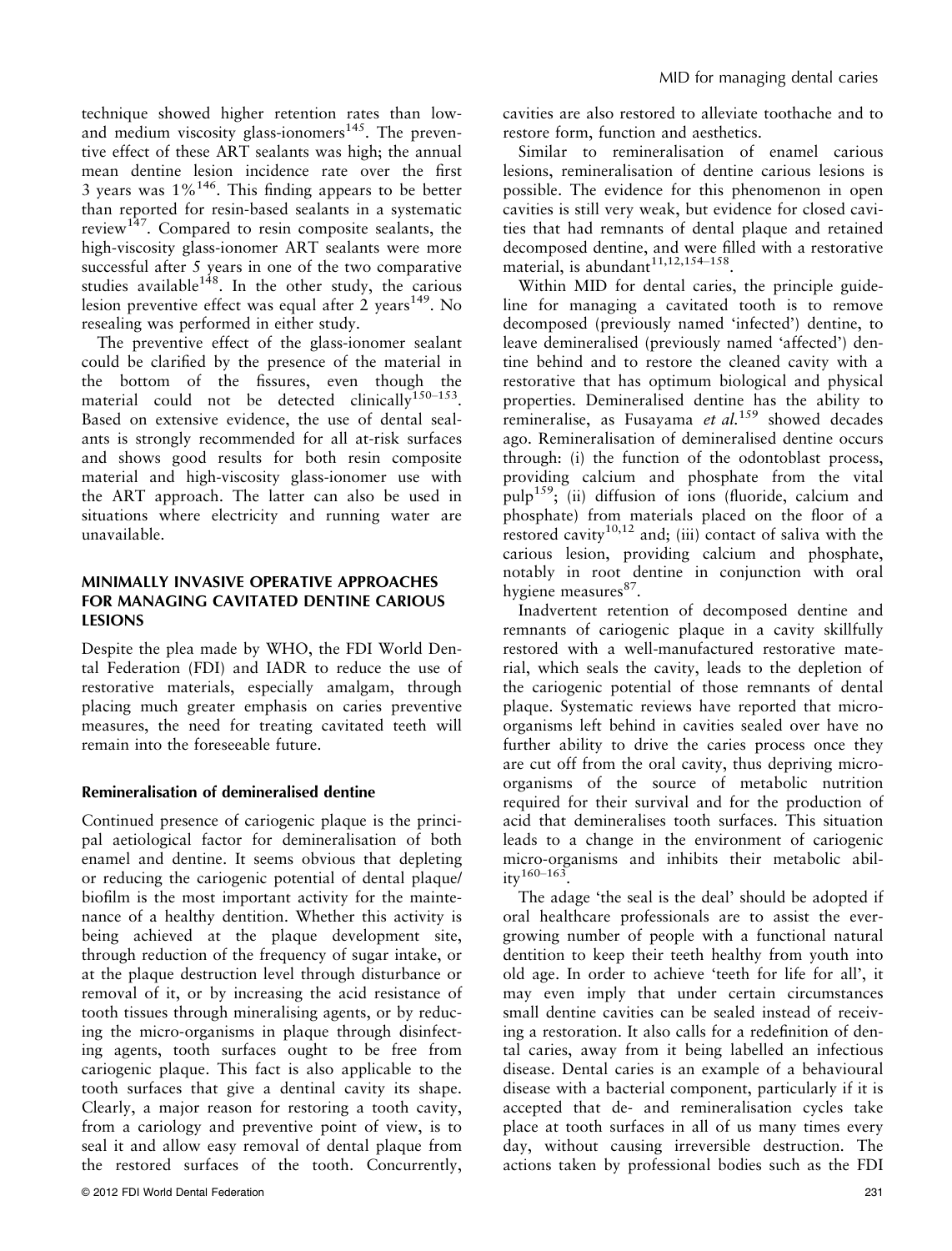and WHO, to have dental caries included in the United Nations list of non-communicable diseases, support this change. Calling dental caries a behavioural disease is in support of the principle that behavioural actions cause the disease, and as such, diet control and oral hygiene measures are required in order to manage carious lesion development as well as to avoid the onset of periodontal disease.

Ways of removing decomposed dentine from tooth cavities in the context of cavity preparation according to MID and evidence-based survival results of restored teeth are presented in the following section.

## Appropriate excavation methods

According to the concept of Minimal Intervention Dentistry (MID), only the decomposed dentine needs to be removed from within the cavity. This then poses the question: which method removes decomposed dentine most effectively? In aiding this process, cariesdetector dyes were introduced decades ago<sup>9</sup>. The dyes are very popular in certain parts of the world. However, as opposed to the initial intention to stain micro-organisms in decomposed dentine, subsequent studies have demonstrated that the dyes do not stain micro-organisms but rather stain the organic matrix of less mineralized dentine<sup>164,165</sup>. The dye also stained the enamel-dentine junction of freshly extracted caries-free teeth, because of the higher proportion of organic matrix present $^{165}$ . Thus, in removing dye stained dentine, the dental professional removes potentially remineralisable dentine, which is contrary to the intention of Minimal Intervention Dentistry.

A number of laboratory studies, using different detection techniques and endpoints to delineate decomposed dentine, have investigated the efficacy and effectiveness of methods for its removal. Considering the variation in study designs, it appeared that rotating round metal burs have the tendency to overprepare cavities166,167 and that laser and oscillation techniques under-prepare cavities<sup>167–169</sup>. Self-limiting burs made of polymer and ceramic material have been introduced but found to under-prepare cavities $167,168$ . The most appropriate decomposed dentine removal methods had used either a chemo-mechanically applied gel (Carisolv, Sweden) or a metal hand excavator $166-170$ . The efficacy of hand excavation in comparison to chemo-mechanical removal of decomposed dentine was tested in a clinical study which showed no difference between the two methods; 94% of chemo-mechanical and 89% of hand excavated cavities were free of visible decomposed dentine<sup>171</sup>.

Whilst the use of a chemo-mechanical gel seems most effective in removing decomposed dentine adequately, the fact that its excavation takes a relatively long time cannot be ignored, and neither can the comparative increased cost. This then leaves hand excavation with a sharp metal excavator as a very effective method for removing decomposed carious dentine prior to restoration. The time involvement in cleaning the cavity may be an issue and most likely will, among others, depend on the operators' experience in using hand excavators. Study findings vary from no significant difference for cavity preparation in primary teeth between rotary instrumentation and hand excavation<sup>172</sup> to rotary instrumentation's being faster (2 minutes) than hand excavation $173$ .

#### Disinfecting excavated cavities

Earlier it has been stated that micro-organisms, retained under a well-sealed restoration, are reduced in numbers over time and have no potential to further demineralise the dentine, provided that the seal remains secured. It is often noticed that in such a situation the demineralised dentine remineralises over time $10,157$ . The question that then arises is: what is the added advantage of applying a disinfectant to a cavity after it has been adequately cleaned? Common disinfection agents are 2% chlorhexidine solution and, more recently, ozone gas. Cavity disinfection by chlorhexidine solution is only superficial and noteffective as has been shown in restoration survival studies using glass-ionomers after 2 years $174$  and 5years<sup> $175$ </sup>. Studies investigating the effect on the restoration survival rate of cavity disinfection with ozone gas prior to restoration, are lacking. No data are available to support cavity disinfection prior to restoration.

#### Restorative materials

In past decades amalgam and silicate cement were the two most popular dental materials used for restoring cavities in posterior and anterior teeth respectively, and these materials have been superseded to a large extent by resin-based and glass-ionomer-based materials. Both types of adhesive material are constantly being modified to mimic the physiological (behavioural) and physical characteristics of enamel and dentine. In particular, glass-ionomer restorative materials have undergone major changes during the last decades. Medium-viscosity glass-ionomer was recommended initially for non-stress bearing surfaces. However, the latest systematic review on restoration comparison concluded that the survival rates of high-viscosity glass-ionomer restorations placed in stress-bearing surfaces in both deciduous and permanent dentitions were equal to or higher than those of comparable amalgam restorations<sup> $176$ </sup>.

Minimally invasive operative treatment approaches and adhesive materials and systems go hand-in-hand.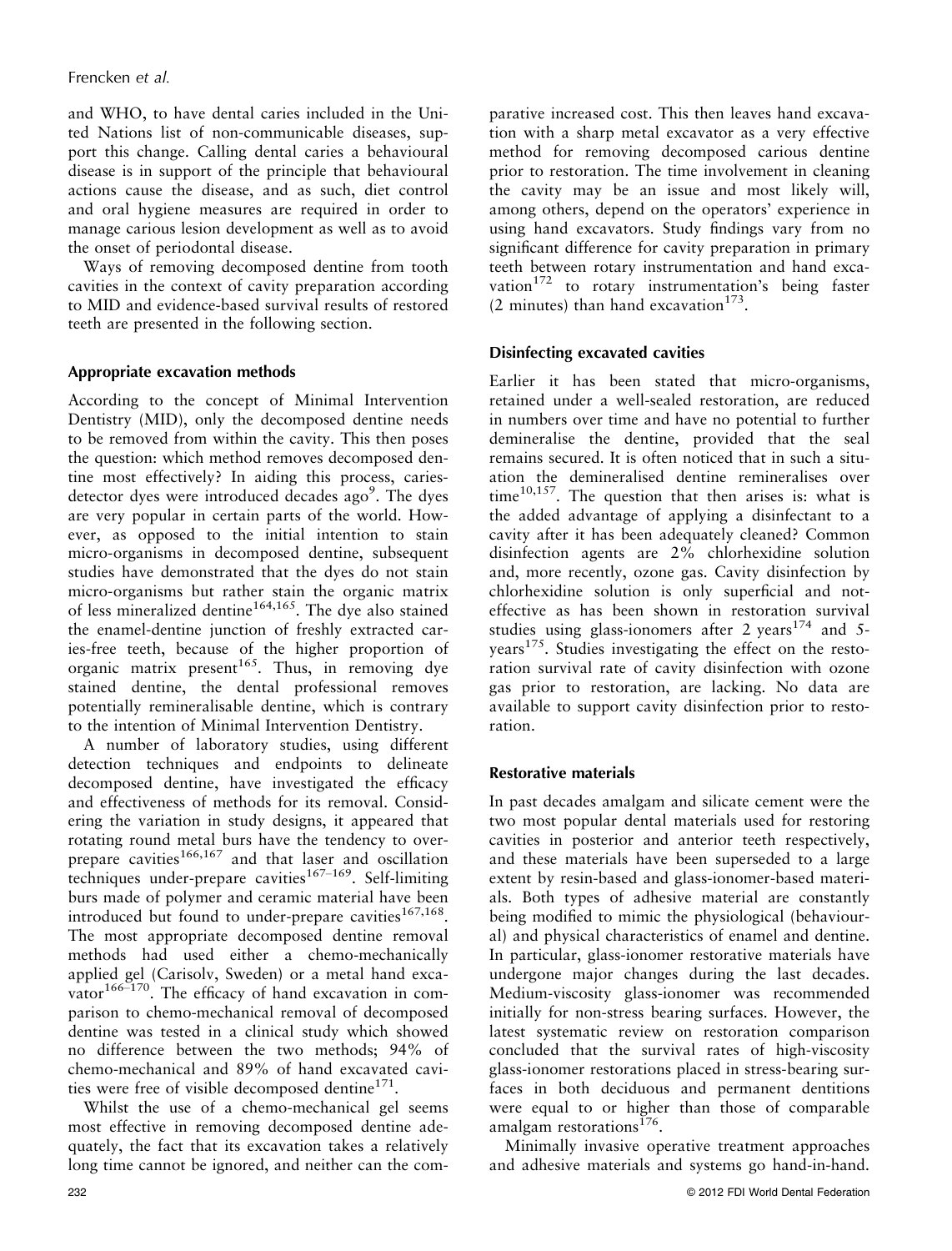Resin-based and glass-ionomer-based materials have their advantages and disadvantages. The dental practitioner ought to know the chemistry, characteristics and handling features of the restorative material that (s)he is using. Proper application of that knowledge in clinical practice is the basis for a long lasting restoration.

## Restorative therapy

#### Deciduous dentition

According to a systematic review, covering studies carried out between 1988 and 2003, the mean annual failure rate for Class I and Class II amalgam restorations in deciduous posterior teeth was 6.6% and 7.6%, respectively<sup>177</sup>. The mean annual failure rate for comparable resin composite restorations (Class I and Class II combined), assessed according to the Ryge and USPHS criteria, varied between 0% and  $15\%$ <sup>177</sup>. Many of the included studies had assessed restorations placed in cavities designed according to the principle of 'extension for prevention'.

It goes without saying that those cavity designs, proposed by G.V. Black, have no place in MID. On the contrary, the contemporary design principles is tissue-saving: 'prevention of extension'<sup>7</sup>. In addition to the traditional techniques of excavation with a round bur or hand excavator and restoration of the cavity with preformed crowns, amalgam, resin-based or glass-ionomer-based materials in a tooth tissue-preserving manner, minimally invasive treatment approaches that do not use electrically driven equipment and running water are available. These are presented below.

## Atraumatic restorative treatment (ART)

This approach uses hand instruments for opening cavities further, only to the extent required for removing decomposed carious dentine. The cavity is then cleaned, restored with a high-viscosity glass-ionomer and adjacent pits and fissures are sealed concurrently<sup>178</sup>. Evidence-based studies have shown ART restorations in single-surface cavities in deciduous posterior teeth to survive as long as comparable amalgam restorations<sup>176</sup>. The mean annual failure rate of these ART restorations over the first two years was 3.5%146. Multiple-surface ART restorations in deciduous posterior teeth have a lower survival rate than single-surface ART restorations but they appear not to differ from either comparable resin-composite restorations<sup>174</sup> or amalgam restorations<sup>172,179</sup>. In addition to the high survival rates, other advantages of the ART approach include the absence of noise and vibration and the reduced need to administer local anaesthesia<sup>180,181</sup>

Because electricity and running water are not required, ART is a proven caries management approach for use in outreach situations such as in schools and in rural areas. The survival rates of ART restorations produced in office-based practice and those produced in primary schools do not differ<sup>146</sup>. Using the ART approach, both preventive and restorative care can be provided to a larger number of people than is possible through use of the traditional restorative therapy.

In comparing restoration survival rates of ART high-viscosity glass-ionomer and those produced through use of the traditional therapy using either amalgam or resin-composite, one has to take into account the evaluation criteria that have been used in these studies. ART restorations have predominantly been evaluated according to the ART restoration criteria, while traditionally produced restorations have mainly been evaluated according to the United States Public Health Service criteria or the FDI criteria. The ART restoration criteria turned out to be more stringent than both the FDI criteria<sup>182</sup> and the USPHS criteria<sup>183</sup> for restorations in permanent teeth. The difference in restoration survival rates, assessed by both the ART and the USPHS criteria was 22% and 27% for single- and multiple surfaces, respectively being higher for restorations assessed using the US-PHS criteria over a 10-year period. This large difference in outcome shows that evaluating a treatment, whether it concerns a restoration, a crown or a sealant, should be done by internationally accepted appropriate criteria. Furthermore, restoration survival rates of different restorative materials should only be compared if the same assessment criteria have been used.

## Hall technique

Another minimally invasive restoration therapy that may be helpful in reducing the treatment burden of cavitated dentine carious lesions is the Hall technique<sup>184</sup>. A prefabricated metal crown is cemented over the cavitated tooth, using a low-viscosity glass-ionomer after removing debris but without removal of decomposed carious dentine. However few studies have been carried out. A 5-year practice-based study, in which cavitated teeth treated with the Hall technique were compared with those restored using common practice in Scotland showed significantly better performance for the Hall-treated teeth than those treated by general dentists using standard restorations<sup>185</sup>. More studies are required before the Hall technique can be recommended for general use.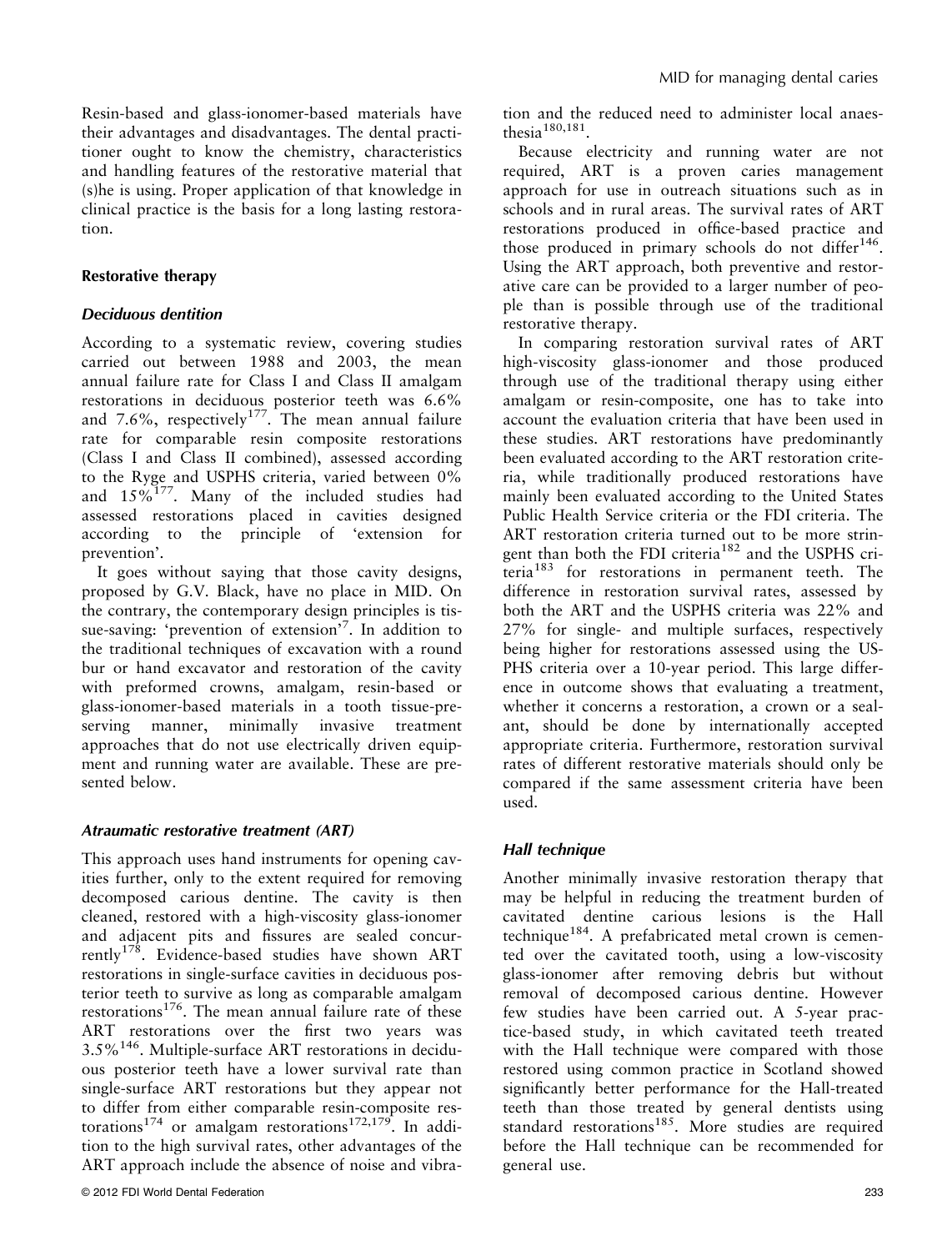## Non-restorative therapy

## Plaque removal from cavities in deciduous teeth

The vast majority of cavitated carious lesions in deciduous teeth are being neither restored nor extracted, a finding which is prevalent in all countries in the world. Figures based on the WHO data base vary from, on average, 80% in high-income countries to  $95\%$  in low income countries<sup>186</sup>. This unwanted situation should make the dental profession consider whether the 'cure' for cavitated carious lesions in deciduous teeth should always be the placement of a traditional restoration. Alternative restorative procedures have been discussed in the previous section. The important question then arises: what about guiding a cavitated deciduous tooth towards exfoliation without restoring it while ensuring infection free, symptom free, general anaesthesia free exfoliation? 'A clean tooth surface doesn't decay' is the slogan. What would happen if the inner cavity surface were kept free from cariogenic plaque by brushing the cavity clean with a fluoride-containing toothpaste? Surely, the caries process would most probably cease. It is obvious that not all cavities are suitable for 'internal' cleaning with a brush and paste, as pulp degeneration in deciduous teeth is far more rapid than in permanent teeth, especially with approximal lesions. The larger ones can be cleaned more easily than the smaller ones, and this approach has been investigated. A treatment protocol based on restoring small cavities, in this case with ART, and cleaning medium and large cavities with a toothbrush and toothpaste compared with the traditional treatment protocol using amalgam and the full ART protocol, showed no difference in survival rates of teeth treated by the three protocols<sup>187</sup>. This outcome seems to be consistent with the outcome from a retrospective practice-based study which reported that 84% of untreated cavitated teeth exfoliated symptom-free<sup>188</sup>. It is expected that more results on this approach will appear in future but until they are available, caution should be taken when cleaning cavities is part of a non-restorative treatment protocol for management of cavitated carious lesions.

## Application of silver diammine fluoride

Consistent with the rationale for stopping the demineralising effect of cariogenic plaque in cavities by removing it, 38% silver diammine fluoride (SDF) has been used in cavitated carious lesions. Three studies have been published, all with different application frequencies<sup>189–191</sup>. It seems reasonable to conclude from these studies that twice-yearly application of 38% SDF may be able to arrest the carious process in the

cavity. A single application of 38% SDF within an interval of 2 years, as suggested for use in deprived communities, appears to have a lesser effect in arresting carious lesions over 2 years compared to tooth brushing alone<sup>191</sup>. This non-invasive treatment has the advantage that trained dental auxiliary personnel can apply the solution, thus reaching more children than is achieved with the traditional restorative treatment. Nevertheless, this approach requires additional investigation before it can be recommended for general use.

## Permanent dentition

Carious lesions in anterior teeth should preferably be restored using a proven anterior resin composite because of its superior aesthetic performance. According to a systematic review regarding effectiveness of adhesive materials bonded to enamel and dentine in non-carious cervical lesions, the glass-ionomers were superior to resin-based adhesives<sup>192</sup>, the buccal and cervical carious lesions in the posterior area are best restored using a (resin-modified) glassionomer, while three-step etch-and-rinse adhesive and a resin composite was the second best. The use of a hand excavator for removing decomposed carious tissues near the gingival margin may cause less bleeding than may occur when a rotary instrument is used and may increase the survival rate of the restoration.

According to a systematic review, the mean annual failure rate for single-surface amalgam and resin composite restorations in permanent posterior teeth, evaluated according to the USHPS criteria, are 2.1% and 1.8%, respectively<sup>193</sup>. According to a meta-analysis, the use of the stringent ART restoration criteria showed the mean annual failure rate for high-viscosity glass-ionomers in comparable tooth surfaces to be  $4\%$ <sup>146</sup>. It is safe to conclude that, had these glass-ionomer restorations been evaluated according to the USPHS criteria, the mean annual failure rate would be lower. They would, most probably, be comparable with the survival rate of amalgam and resin composite restorations.

Restoring multiple-surfaces in posterior teeth is best done using amalgam or resin composite materials following 'the box only' cavity design<sup>17</sup>. Evidence regarding the success of tunnel restorations has not been increased since a previous publication on this minimal intervention approach<sup>17</sup>. Therefore, this procedure cannot be recommended for general use. Studies that have assessed multiple-surface high-viscosity glass-ionomer restorations in permanent teeth are negligible and evidence for a predictive outcome, if this material is used in multiple-surfaces, is not available.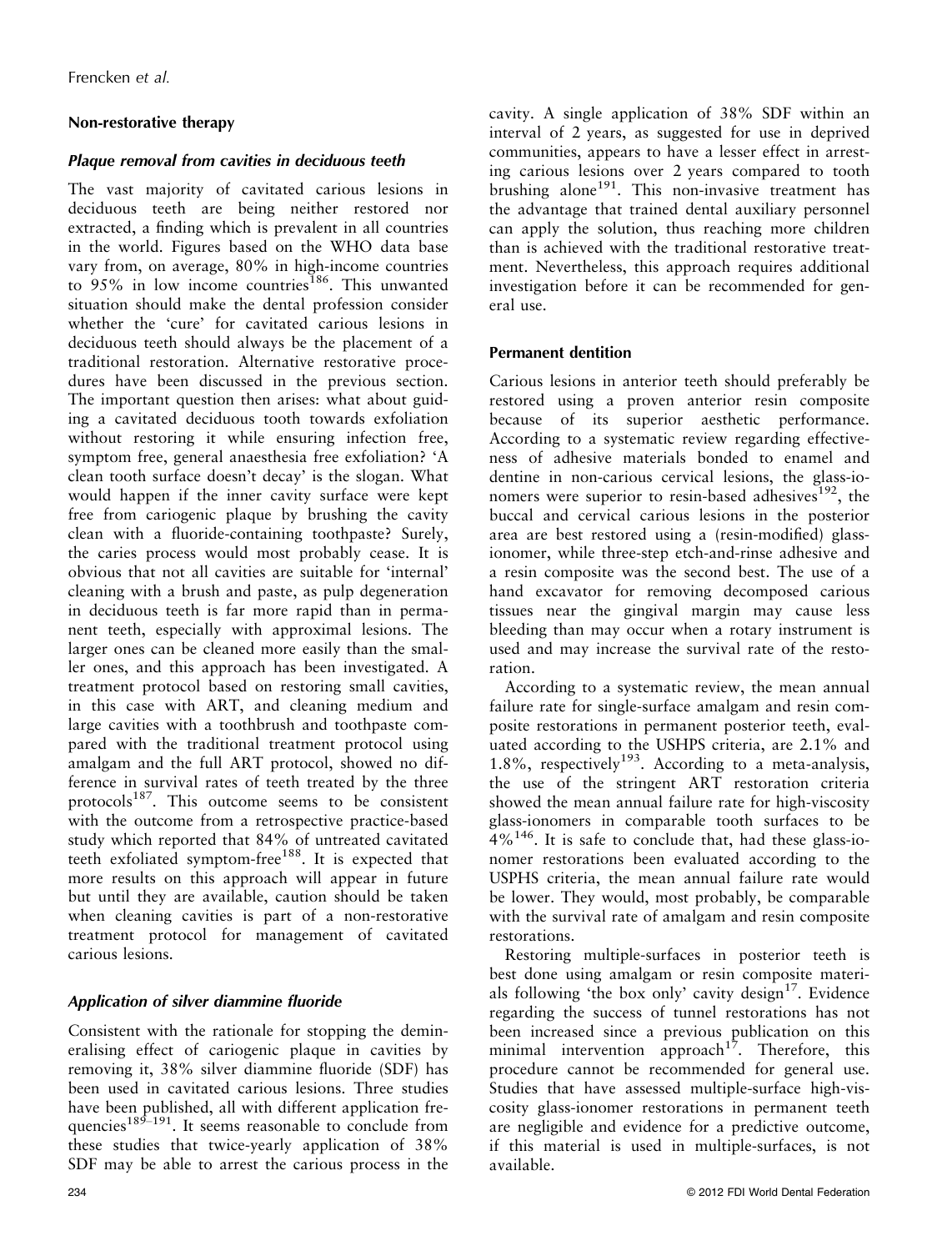#### EXAMINING RESTORATIONS, AND WHEN REPAIR OR REPLACEMENT IS REQUIRED. HOW SUCCESSFUL ARE REPAIRED RESTORATIONS?

#### Examining restorations

The presence of defective restorations or restorations with the clinical diagnosis of secondary caries is one of the most frequent problems encountered by general practitioners today. The diagnosis is inconsistent among dental practitioners and often does not rely on objective criteria<sup>194–196</sup>. If in doubt, most general dental practitioners choose replacement as opposed to options of non-surgical treatment, including systematic restoration monitoring. Restoration replacement is especially common for restorations not originally placed by the evaluating practitioner<sup>197–199</sup>. A dental practice-based research study involving 197 clinicians from the USA and Scandinavian countries, and close to 10,000 restorations, indicated that practitioners chose replacement over repair of defective dental restorations in over  $75\%$  of cases<sup>200</sup>. The same study confirmed that practitioners who did not place the original restoration were more likely to replace it than practitioners who did.

In summary, replacement of restorations constitutes over 50% of the work performed by general dental practitioners in their practices<sup>201,202</sup> and it has contributed to the perpetuation of the 'Repeat Restoration Cycle'<sup>6</sup> . Consequently, the diagnostic finding 'defective' for an existing restoration is a critical step in treatment planning and it invariably affects the longevity of the restored tooth.

Secondary caries and staining of the margins of existing restorations are the most common reasons for restoration replacement in permanent and primary teeth<sup>201,203,204</sup>. Without objective criteria, it is difficult to differentiate secondary caries from marginal staining clinically<sup>205</sup>. Despite the fact that some studies have associated microleakage with secondary carious lesion formation<sup>206,207</sup>, the majority of the evidence<sup>208–210</sup> demonstrates no relationship between the development of secondary carious lesions and the size of the leakage or gap alongside an amalgam restoration, except in cases in which the crevice exceeds 400  $\mu$ m<sup>210</sup>. Although the criteria for the diagnosis of a defective restoration may be based solely on visual and tactile examination, the subsequent management plan for this restored tooth should be based on the caries risk assessment of the patient as well.

#### When is repair or replacement required?

Laboratory and clinical studies have shown that removal of the existing restoration will remove significant healthy tooth structure, subsequently resulting in larger dental restorations<sup>211–213</sup>. The removal of existing restorations may also cause additional stress on the tooth, with possible pulp reaction to thermal, chemical, bacterial, or mechanical stimuli<sup>214,215</sup> depending on the size and depth of the existing restoration. Therefore, the decision to replace existing restorations should be taken cautiously, as it may significantly affect the remaining tooth structure and, consequently, impact the longevity of future restorations and the lifespan of the tooth. Studies have demonstrated that replacing an existing restoration will not necessarily guarantee that the new restoration will surpass the clinical performance of other alternative treatments such as repair, sealing or monitoring $216-218$ .

Long-term clinical studies have also shown that when alternative treatments fail, the failure usually takes place within 24 months<sup>216,217</sup>. When the clinician is evaluating an existing restoration with one or more localized clinical features that deviate from ideal and the restoration is considered defective, the clinician should assess whether the tooth in question will truly benefit from a new restoration. When the practitioner is faced with a borderline situation, the patient's past dental history and current caries risk status<sup>219,220</sup>, and the best treatment for the tooth in question should be considered. If the practitioner is unsure whether the defective area can be removed by polishing or by sealing the affected area, another conservative and predictable approach would be to repair the restoration by removing the deteriorated area and re-restoring this area only. Generally, replacement should only take place if the practitioner cannot properly manage the defective areas without removing the entire restoration, or if there are pulpal symptoms.

#### How successful are repaired restorations?

Minimal Intervention Dentistry aimed to limit unnecessary removal of healthy tooth structure, and repair of defective restorations is one of its strategies. Although the repair of resin composite restorations has been investigated extensively and found success- $\text{ful}^{221-223}$ , dental practitioners do not routinely consider this treatment option in the management of defective restorations.

The repair of resin composite restorations is taught in most, but not in all dental schools in North America, the United Kingdom, Ireland, Germany and Scandinavia224–227. Although considered a long lasting treatment by the schools teaching this practice, a practice-based research study showed that only practitioners who practiced in non-fee service settings, practitioners with fewer years since graduation from dental school, and practitioners who assessed caries risk, chose preventive treatment options more often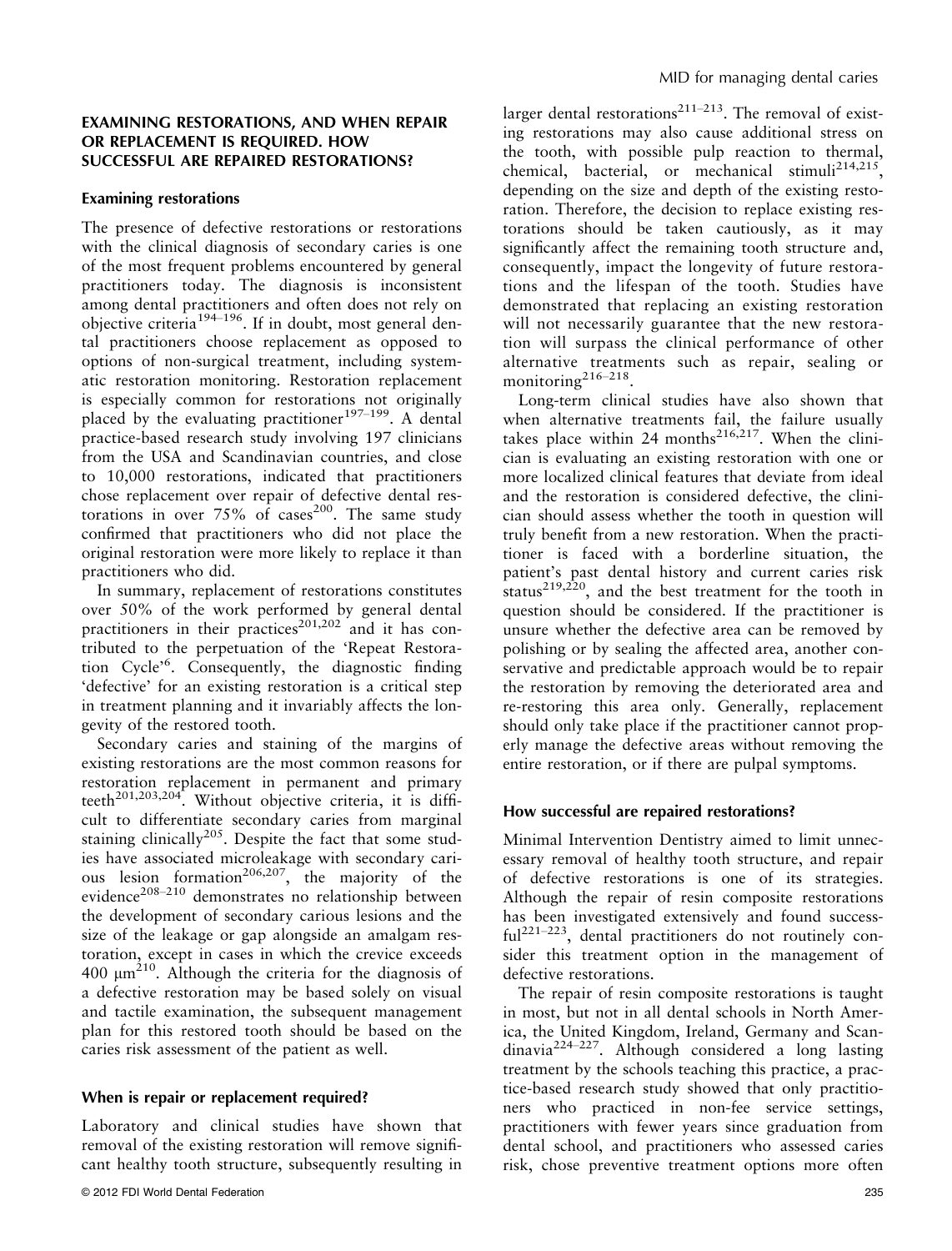than replacement when assessing defective restora $tions<sup>228</sup>$ . The preference for replacement of restorations may be the result of a complex interplay between the lack of clear standards for replacing restorations and lack of an existing reimbursement for these treatments. That same study reported that general practitioners would most likely intervene surgically in a defective resin composite restoration but not in a defective amalgam restoration<sup>228</sup>.

So far, prospective studies have shown that repaired restorations in permanent teeth have the same or increased longevity as restorations that were replaced completely<sup>217,218,228</sup>. Repair treatment remained stable over a 7-year observation period<sup>216,217</sup>. Additionally, the reason that repaired restorations may even outlast those that were replaced probably relates to the fact that most of the restoration's original form is kept intact, limiting the introduction of new elements that can affect the success of the restoration. When other restoration stress factors are considered, such as stress on the tooth, post-operative sensitivity, and reexposure of the dentinal tubules with possible pulpal reactions to thermal or mechanical stimulus<sup>214,215</sup>.

damage to the adjacent tooth and the possibility of more complex restorations, it makes perfect sense to pursue the repair of defective restorations as a predictable and conservative approach to preserving tooth structure. A recent overview regarding restoration margins concludes that margin defects, without visible evidence of soft dentine on the wall or base of the defect, should be monitored, repaired or resealed, in lieu of total restoration replacement<sup>229</sup>.

Besides being a successful treatment, restoration repair is also practical. Defective restorations can be repaired more quickly and with lower operational costs than replacement. Therefore, repaired restorations could present a reduction in patient and/or the third party payers' expenses which would potentially increase the number of individuals who could afford dental care. The cost of care and oral health are severely impacted by the replacement of existing restorations. Examining outcomes of alternative treatment to the replacement of restorations and establishing consistent criteria that will affect general practitioners' treatment decisions is a critical issue

| Measurements                       | Effectiveness                                                                                                                                                                                                  |                                                                     |  |
|------------------------------------|----------------------------------------------------------------------------------------------------------------------------------------------------------------------------------------------------------------|---------------------------------------------------------------------|--|
| Fluoride agents<br>Community-based | Water fluoridation: associated with a decrease in carious                                                                                                                                                      | MacDonagh et al. <sup>99</sup> , Griffin                            |  |
| methods                            | lesions for both children and adults.                                                                                                                                                                          | et al. <sup>100</sup> , Armfield <sup>98</sup> , Yeung              |  |
|                                    | Salt fluoridation: there is an indication that it can be effective in caries                                                                                                                                   | et al. <sup>101</sup> , Ellwood et al. <sup>102</sup> ,             |  |
|                                    | prevention when compared to no fluoride exposure. Nevertheless, this<br>finding cannot be considered conclusive, as there is a lack of quality<br>studies regarding the topic.                                 | Yengopal et al. <sup>103</sup>                                      |  |
|                                    | Milk fluoridation: insufficient evidence that proves its effectiveness                                                                                                                                         |                                                                     |  |
| Professional-based<br>methods      | Fluoride gels and varnish are able to reduce the incidence<br>of dental carious lesions                                                                                                                        | Marinho <sup>3</sup>                                                |  |
| Individual methods                 | Fluoride toothpaste and mouthwashes are effective in caries prevention.                                                                                                                                        | Carvalho et al. <sup>105</sup> , Petterson and                      |  |
| (toothpaste,<br>mouthwash)         | Fluoride toothpaste is one of the major factors related to the decline of<br>caries prevalence in high-income countries                                                                                        | Bratthall <sup>104</sup> , Marinho <sup>3</sup>                     |  |
| Silver Diamine                     | Lack of evidence showing that SDF is effective as a caries control agent in                                                                                                                                    | Braga et al. <sup>115</sup>                                         |  |
| Fluoride                           | non-cavitated lesions. The current information shows that it is as effective<br>as plaque control and sealants                                                                                                 |                                                                     |  |
| Non-Fluoride agents                |                                                                                                                                                                                                                |                                                                     |  |
| Sugar Substitutes                  | Xylitol and sorbitol are the most frequently used sugar substitutes. The use<br>of sugar-free dental chewing gum had proved to be effective for carious<br>lesion control on school premises                   | Ly et al. $90,91$                                                   |  |
| Chlorhexidine                      | Evidence regarding chlorhexidine gel and varnish for carious control is<br>inconclusive, and there is a lack of evidence that chlorhexidine rinses<br>are useful as a preventive measure against dental caries | Zhang et al. $108$                                                  |  |
| Casein Phosphopeptide              | CPP-ACP has a short-term remineralization effect and a promising caries                                                                                                                                        | Yengopal and Mickenautsch <sup>117</sup>                            |  |
| amorphous calcium<br>phosphate     | control effect for long-term clinical use. More clinical studies are needed<br>to confirm the last                                                                                                             |                                                                     |  |
| Ozone therapy                      | No reliable evidence that the application of ozone gas                                                                                                                                                         | Rickard et al. <sup>124</sup> , Brazzelli                           |  |
|                                    | stops or reverses carious lesions                                                                                                                                                                              | et al. <sup>123</sup> , Azarpazhooh and<br>Limeback <sup>125</sup>  |  |
| Infiltration                       | Current evidence indicates that resin infiltration of non-cavitated lesions is a                                                                                                                               | Paris and Meyer-Lueckel <sup>129,130</sup> ,                        |  |
|                                    | promising therapy to avoid carious lesion progression in enamel and dentine                                                                                                                                    | Ekstrand et al. <sup>131</sup> , Martignon<br>et al. <sup>132</sup> |  |
| Pit and fissure                    | It is an effective measure for both carious prevention and arresting non-cavitated                                                                                                                             | Beiruti et al. <sup>141</sup> , Griffin et al. <sup>137</sup>       |  |
| sealants                           | carious lesions. Although resin-based sealants are retained longer than those                                                                                                                                  | Yengopal et al. <sup>117</sup> , Yengopal <sup>103</sup>            |  |
|                                    | performed with glass-ionomer cements, none of them were shown<br>to be superior in terms of caries prevention                                                                                                  |                                                                     |  |

Table 1 Summary of carious control measurements and their evidence-based effectiveness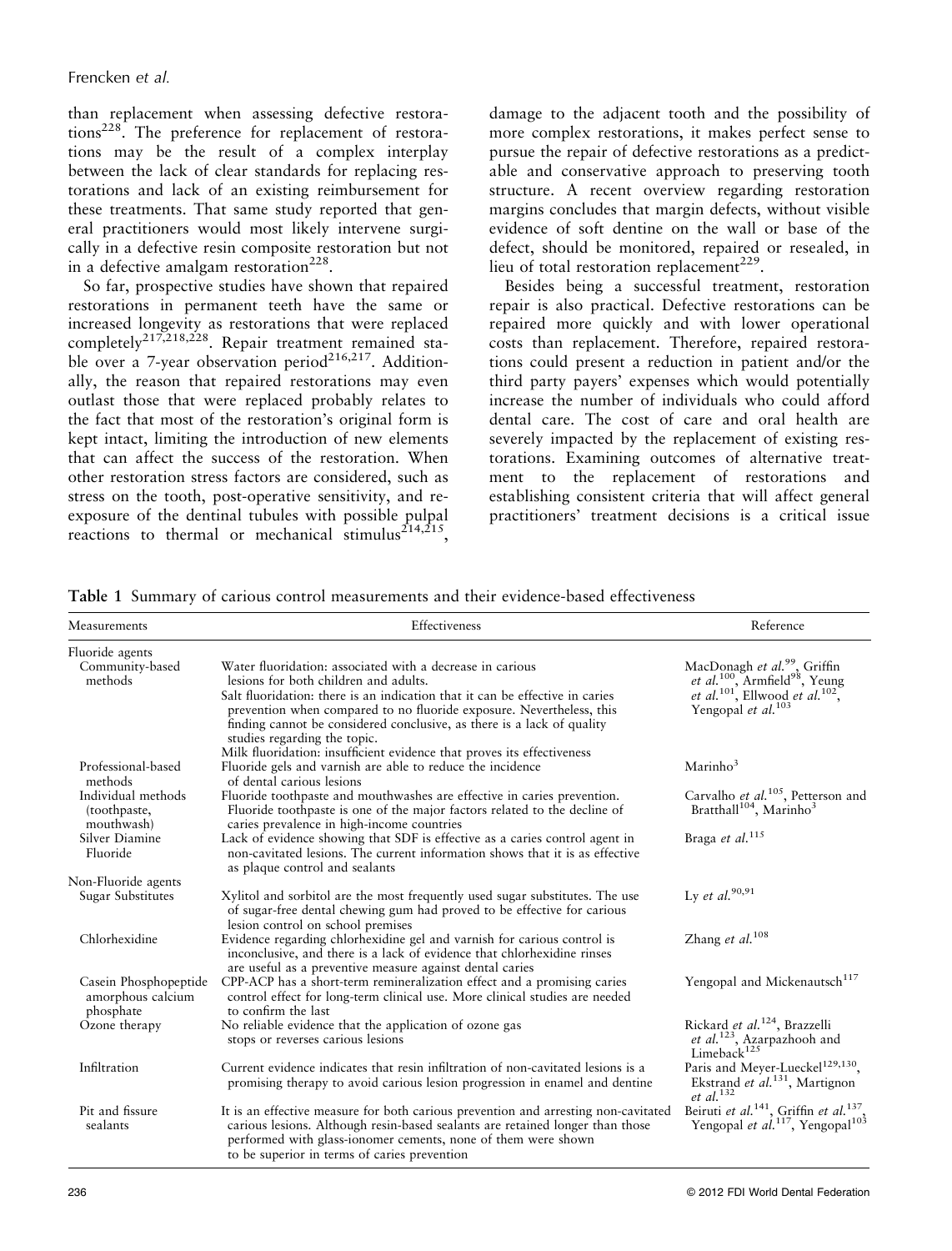| Country     | University       | Education year  | Department                                        | Starting year |
|-------------|------------------|-----------------|---------------------------------------------------|---------------|
| Australia   | Melbourne        | $2 - 4 - 5$     | Restorative, Community, Cariology                 | 2000          |
| Brasil      | <b>Brasilia</b>  |                 | Paediatric                                        | 2008          |
| Israel      | <b>Iarusalem</b> |                 | Restorative                                       | 2004          |
| Italy       | Pavia            | Master course   | Paediatric                                        | 1999          |
| Japan       | Osaka            | 4/6             | Restorative                                       |               |
| Kuwait      | Kuwait           | $4 - 5 - 6$     | Paediatric, Restorative, Preventive               | 1998          |
| Lebanon     | Beirut           | $4 - 5$         | Paediatric, Restorative                           | 2005          |
| Netherlands | Nijmegen         | $1 - 6$         | Cariology, Restorative, Paediatric                | 1998          |
| Romania     | lasi             | 3               | Cariology, Restorative                            | 2007          |
| Sweden      | Malmö            | $2 - 3 - 4 - 5$ | Cariology Paediatric, Restorative, Prosthodontics | 2001          |
| Turkey      | Ege              | $3 - 4 - 5$     | Paediatric, Restorative                           | 2006          |
| UK          | Dundee           | $2 - 3 - 4 - 5$ | Paediatric, Restorative                           | 2005          |

Table 2 Survey results on MID application in undergraduate curricula

that may profoundly change the over-treatment of existing restorations.

In summary, dental practitioners should consider repairing truly defective restorations, an appropriate minimal invasive operative intervention worth pursuing.

#### INTEGRATION OF MID IN THE DENTAL **CURRICULUM**

If MID is to make an impact in supporting the aim of 'Teeth for Life', it ought to be included in the dental curriculum. As a literature search did not reveal sufficient information on the state of integration of Minimal Intervention Dentistry into dental curricula, a survey was carried out amongst 50 dental schools in 50 countries via the internet. Unfortunately, the response rate was rather low: only 12 schools responded (Table 2). This reveals that MID has been introduced to students mainly during their clinical education years in the subjects 'restorative dentistry' and/or 'paediatric dentistry', and/or 'preventive dentistry' and/or 'cariology'. It was not possible to obtain reliable data on the content of the lectures or on whether MID was effectively taught and had made a difference.

It is suggested that Policy Statements of the FDI and those of other major dental (educational) institutions should support and advocate the incorporation of the principles of MID across the entire dental curriculum. It is important that faculty lecturers and clinical instructors are open to accepting changes in patient care based on evidence-based research findings. Current and future dental professionals should recognize themselves as oral physicians and counselors rather than only dental surgeons.

#### Acknowledgements

We are very grateful to Prof. Martin Tyas for skillfully reviewing the manuscript. V. Gordan acknowledges the National Institute of Dental and Craniofacial

Research, National Institutes of Health, Bethesda, Md for providing grants U01-DE-16746, U01-DE-16747 and U19-DE-22516 in support of her contribution.

#### Conflict of interest

All authors declare to have no conflict of interest.

#### **REFERENCES**

- 1. Backer Dirks O, Houwink B, Kwant GW. The results of 6 1/2 years of artificial fluoridation of drinking water in the Netherlands. The Tiel-Culemborg experiment. Arch Oral Biol 1961 5: 284–300.
- 2. Groeneveld A, Van Eck AA, Backer Dirks O. Fluoride in caries prevention: is the effect pre- or post-eruptive? J Dent Res 1990 69: 751–755.
- 3. Marinho VC. Evidence-based effectiveness of topical fluorides. Adv Dent Res 2008 20: 3–7.
- 4. Fejerskov O. Changing paradigms in concepts on dental caries: consequences for oral health care. Caries Res 2004 38: 182–191.
- 5. Frencken JE, Holmgren CJ, van Palenstein Helderman WH. Basic Package of Oral Care. Nijmegen: WHO Collaborating Centre for Oral Health Care Planning and Future Scenarios; 2002.
- 6. Elderton R. Principles in the management and treatment of dental caries. In: Elderton R, editor. The Dentition and Dental Care. Oxford: Heinemann Medical Books; 1990. p. 237–262.
- 7. Peters MC, McLean ME. Minimally invasive operative care. I. Minimal intervention and concepts for minimally invasive cavity preparations. J Adhes Dent 2001 3: 7–16.
- 8. Massler M. Pulpal reactions to dental caries. Int Dent J 1967 17: 441–460.
- 9. Fusayama T. The process and results of revolution in dental caries treatment. Int Dent J 1997 47: 157-166.
- 10. Ngo HC, Mount G, Mc Intyre J et al. Chemical exchange between glass-ionomer restorations and residual carious dentine in permanent molars: an in vivo study. J Dent 2006 34: 608–613.
- 11. Alves LS, Fontanella V, Damo AC et al. Qualitative and quantitative radiographic assessment of sealed carious dentin: a 10-year prospective study. Oral Surg Oral Med Oral Pathol Oral Radiol Endod 2010 109: 135–141.
- 12. Peters MC, Bresciani E, Barata TJ et al. In vivo dentin remineralization by calcium-phosphate cement. J Dent Res 2010 89: 286–291.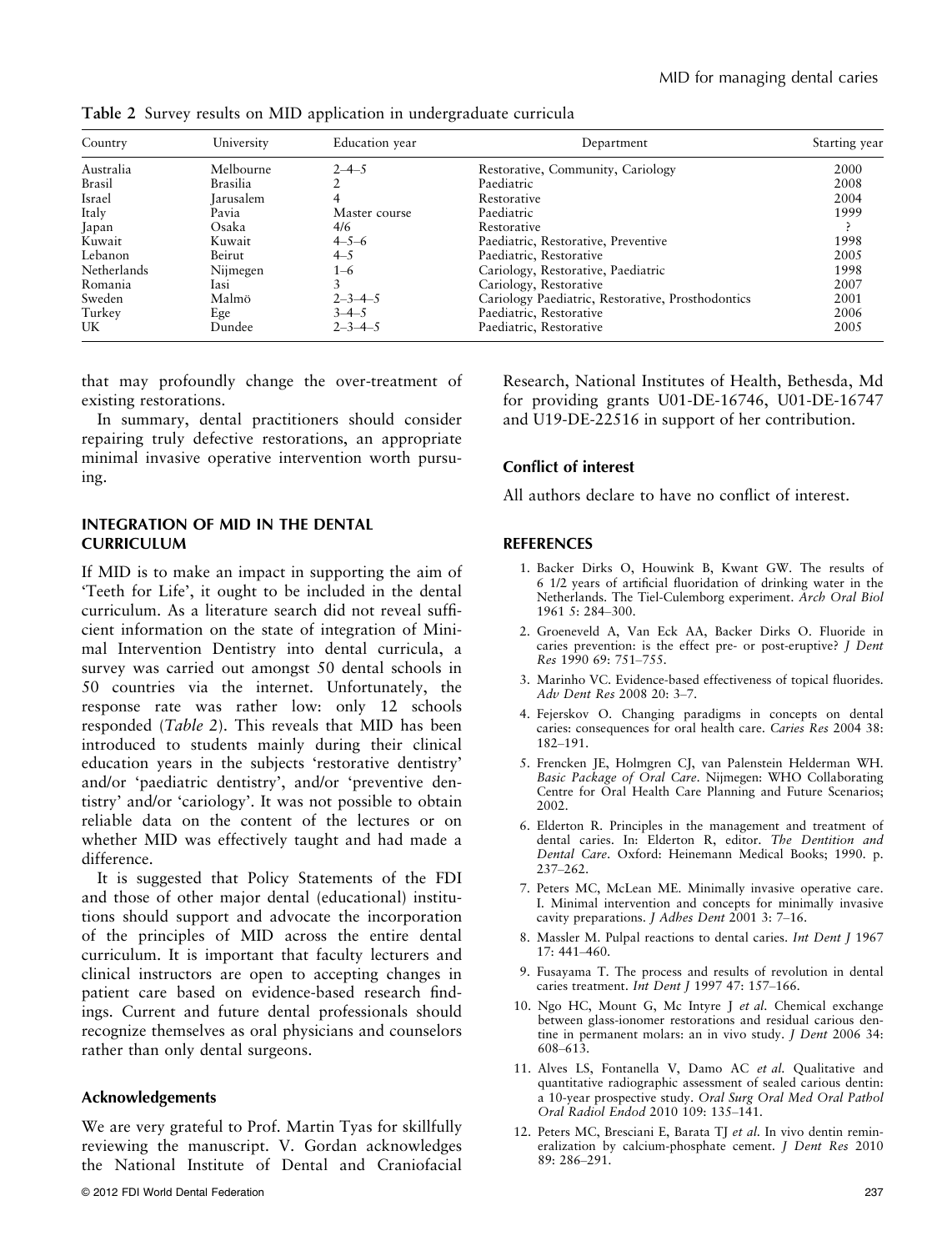- 13. Mount GJ. Minimal treatment of the carious lesion. Int Dent J 1991 41: 55–59.
- 14. Dawson AS, Makinson OF. Dental treatment and dental health. Part 1. A review of studies in support of a philosophy of minimum intervention dentistry. Aust Dent J 1992a 37: 126–132.
- 15. Dawson AS, Makinson OF. Dental treatment and dental health. Part 2. An alternative philosophy and some new treatment modalities in operative dentistry. Aust Dent J 1992b 37: 205–210.
- 16. Horowitz AM. Introduction to the symposium on minimal intervention techniques for caries. J Public Health Dent 1996 56: 133–134.
- 17. Tyas MJ, Anusavice KJ, Frencken JE et al. Minimal intervention dentistry–a review. FDI commission project 1-97. Int Dent J 2000 50: 1–12.
- 18. McIntyre J. Minimal intervention dentistry. Ann R Australas Coll Dent Surg 1994 12: 72–79.
- 19. Burke FJT. Minimal intervention isn't just small cavities! Dent Update 2008 35: 509.
- 20. Ricketts DN, Kidd EA, Smith BG et al. Clinical and radiographic diagnosis of occlusal caries: a study in vitro. J Oral Rehabil 1995 22: 15–20.
- 21. Ricketts DN, Whaites EJ, Kidd EA et al. An evaluation of the diagnostic yield from bitewing radiographs of small approximal and occlusal carious lesions in a low prevalence sample in vitro using different film types and speeds. Br Dent J 1997 182: 51–58.
- 22. Angnes V, Angnes G, Batisttella M et al. Clinical effectiveness of laser fluorescence, visual inspection and radiography in the detection of occlusal caries. Caries Res 2005 39: 490-495.
- 23. Davies GM, Worthington HV, Clarkson JE et al. The use of fibre-optic transillumination in general dental practice. Br Dent J 2001 191: 145-147.
- 24. Hamilton JC, Gregory WA, Valentine JB. DIAGNOdent measurements and correlation with the depth and volume of minimally invasive cavity preparations. Oper Dent 2006 31: 291–296.
- 25. Neves AA, Coutinho E, De Munck J et al. Does DIAGNOdent provide a reliable caries-removal endpoint? J Dent 2011 39: 351–360.
- 26. Zandona AF, Zero DT. Diagnostic tools for early caries detection. J Am Dent Assoc 2006 137: 1675–1684.
- 27. Diniz MB, Boldieri T, Rodrigues JA et al. The performance of conventional and fluorescence-based methods for occlusal caries detection: an in vivo study with histologic validation. J Am Dent Assoc 2012 143: 339–350.
- 28. Chawla N, Messer LB, Adams GG et al. An in vitro comparison of detection methods for approximal carious lesions in primary molars. Caries Res 2012 46: 161–169.
- 29. World Health Organization. Oral Health Surveys. Basic Methods, 2<sup>nd</sup> ed. Geneva: WHO; 1977.
- 30. Pitts N. ICDAS an international system for caries detection and assessment being developed to facilitate caries epidemiology, research and appropriate clinical management. Community Dent Health 2004 21: 193–198.
- 31. de Amorim RG, Figueiredo MJ, Leal SC et al. Caries experience in a child population in a deprived area of Brazil, using ICDAS II. Clin Oral Investig 2012 16: 513–520.
- 32. Cadavid AS, Lince CM, Jaramillo MC. Dental caries in the primary dentition of a Colombian population according to the ICDAS criteria. Braz Oral Res 2010 24: 211–216.
- 33. Eggertsson H, Agustsdottir H, Gudmundsdottir H et al. Caries prevalence of permanent teeth: a national survey of children in Iceland using ICDAS. Community Dent Oral Epidemiol 2010 38: 299–309.
- 34. Nyvad B, Machiulskiene V, Baelum V. Reliability of a new caries diagnostic system differentiating between active and inactive caries lesions. Caries Res 1999 33: 252–260.
- 35. Nyvad B, Machiulskiene V, Fejerskov O et al. Diagnosing dental caries in populations with different levels of dental fluorosis. Eur J Oral Sci 2009 117: 161–168.
- 36. Séllos MC, Soviero VM. Reliability of the Nyvad criteria for caries assessment in primary teeth. Eur J Oral Sci 2011 119: 225–231.
- 37. Monse B, Heinrich-Weltzien R, Benzian H et al. PUFA an index of clinical consequences of untreated dental caries. Community Dent Oral Epidemiol 2010 38: 77–82.
- 38. Frencken JE, de Amorim RG, Faber J et al. The Caries Assessment Spectrum and Treatment (CAST) index: rational and development. Int Dent J 2011 61: 117–123.
- 39. Figueiredo MJ, de Amorim RG, Leal SC et al. Prevalence and severity of clinical consequences of untreated dentine carious lesions in children from a deprived area of Brazil. Caries Res 2011 45: 435–442.
- 40. de Souza AL, van der Sanden WJM, Leal SC et al. Caries assessment spectrum and treatment (CAST) index: face and content validation. Int Dent J 2012 62: 270-176.
- 41. Demers M, Brodeur JM, Simard PL et al. Caries predictors suitable for mass-screenings in children: a literature review. Community Dent Health 1990 7: 11–21.
- 42. Powell LV. Caries prediction: a review of the literature. Community Dent Oral Epidemiol 1998 26: 361–371.
- 43. Harris R, Nicoll AD, Adair PM et al. Risk factors for dental caries in young children: a systematic review of the literature. Community Dent Health 2004 21: 71–85.
- 44. Twetman S, Fontana M. Patient caries risk assessment. Monogr Oral Sci 2009 21: 91–101.
- 45. Bratthall D, Hansel Petersson G. Cariogram–a multifactorial risk assessment model for a multifactorial disease. Community Dent Oral Epidemiol 2005 33: 256–264.
- 46. Bratthall D, Hänsel Petersson G, Stjernswärd JR. CARIO-GRAM Manual. 2004-04-02 ed. Malmö, Sweden: Malmö University; 2004.
- 47. Fontana M, Zero DT. Assessing patients' caries risk. J Am Dent Assoc 2006 137: 1231–1239.
- 48. Batchelor PA, Sheiham A. The distribution of burden of dental caries in schoolchildren: a critique of the high-risk caries prevention strategy for populations. BMC Oral Health 2006 6: 3.
- 49. Rose G. Sick individuals and sick populations. Int J Epidemiol 1985 14: 32–38.
- 50. Rose G. Sick individuals and sick populations. Int J Epidemiol 2001 30: 427–432.
- 51. Page J, Weld JA, Kidd EA. Caries control in health service practice. Br Dent J 2010 208: 449–450.
- 52. Hausen H, Seppa L, Poutanen R et al. Noninvasive control of dental caries in children with active initial lesions. A randomized clinical trial. Caries Res 2007 41: 384–391.
- 53. Selwitz RH, Ismail AI, Pitts NB. Dental caries. Lancet 2007 369: 51–59.
- 54. Loesche WJ. Clinical and microbiological aspects of chemotherapeutic agents used according to the specific plaque hypothesis. J Dent Res 1979 58: 2404–2412.
- 55. Kidd EAM, Fejerskov O. What constitutes dental caries? Histopathology of carious enamel and dentin related to the action of cariogenic biofilms. J Dent Res 2004 83:C35–C38.
- 56. Geddes DA, Jenkins GN. Intrinsic and extrinsic factors influencing the flora of the mouth. Soc Appl Bacteriol Symp Ser 1974 3: 85–100.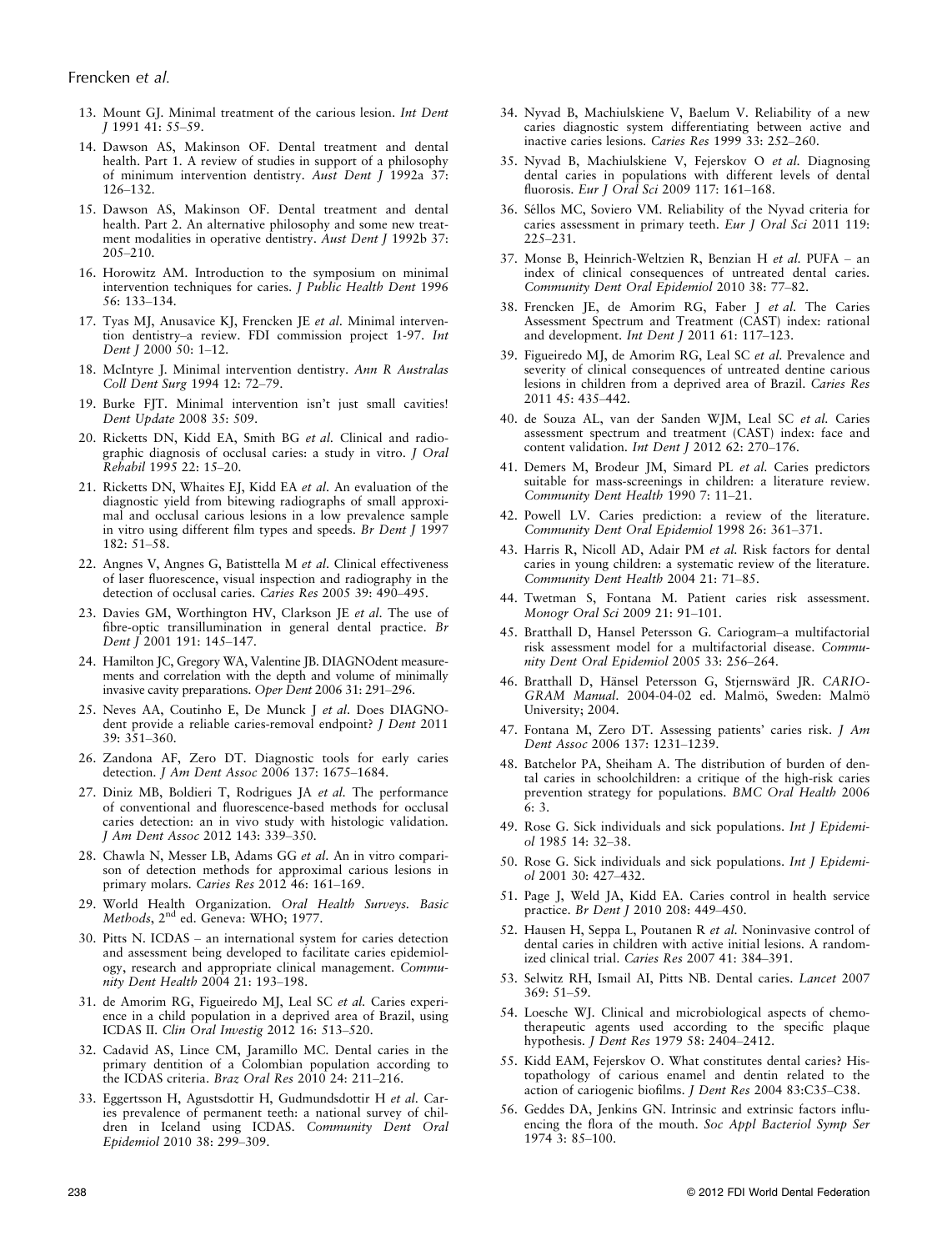- 57. Geddes DA. Diet patterns and caries. Adv Dent Res 1994 8: 221–224.
- 58. van Houte J, Sansone C, Joshipura K et al. Mutans streptococci and non mutans streptococci acidogenic at low pH, and in vitro acidogenic potential of dental plaque in two different areas of the human dentition. J Dent Res 1991 70: 1503– 1507.
- 59. Takahashi N, Nyvad B. Caries ecology revisited: microbial dynamics and the caries process. Caries Res 2008 42: 409– 418.
- 60. Modesto M, Biavati B, Mattarelli P. Occurrence of the family Bifidobacteriaceae in human dental caries and plaque. Caries Res 2006 40: 271–276.
- 61. Haukioja A, Söderling E, Tenovuo J. Acid production from sugars and sugar alcohols by probiotic Lactobacilli and Bifidobacteria in vitro. Caries Res 2008 42: 449–453.
- 62. Ruby J, Goldner M. Nature of symbiosis in oral disease. J Dent Res 2007 86: 8–11.
- 63. Kidd E. The implications of the new paradigm of dental caries. J Dent 2011 39(Suppl 2): S3–S8.
- 64. Aoba T, Fejerskov O. Dental fluorosis: chemistry and biology. Crit Rev Oral Biol Med 2002 13: 155–170.
- 65. Featherstone JDB. The continuum of dental caries–evidence for a dynamic disease process. J Dent Res 2004 83: C39–  $C42$
- 66. Vale GC, Tabchoury CPM, Arthur RA et al. Temporal relationship between sucrose-associated changes in dental biofilm composition and enamel demineralization. Caries Res 2007  $41:406-412.$
- 67. ten Cate JM. Current concepts on the theories of the mechanism of action of fluoride. Acta Odontol Scand 1999 57: 325 –329.
- 68. Yamazaki H, Litman A, Margolis HC. Effect of fluoride on artificial caries lesion progression and repair in human enamel: regulation of mineral deposition and dissolution under in vivo-like conditions. Arch Oral Biol 2007 52: 110– 120.
- 69. de Leeuw NH. Resisting the onset of hydroxyapatite dissolution through the incorporation of fluoride. J Phys Chem B 2004 108: 1809–1811.
- 70. Watson PS, Pontefract HA, Devine DA et al. Penetration of fluoride into natural plaque biofilms. *J Dent Res* 2005 84: 451–455.
- 71. Featherstone JD. The caries balance: contributing factors and early detection. J Calif Dent Assoc 2003 31: 129–133.
- 72. Featherstone JD. Caries prevention and reversal based on the caries balance. Pediatr Dent 2006 28: 128–132.
- 73. Reynolds EC. Calcium phosphate-based remineralization systems: scientific evidence? Austr Dent J 2008 53: 268–273.
- 74. Kato K, Nakagaki H, Arai K et al. The influence of salivary variables on fluoride retention in dental plaque exposed to a mineral-enriching solution. Caries Res 2002 36: 58–63.
- 75. Reynolds EC. Casein phosphopeptide-amorphous calcium phosphate: the scientific evidence. Adv Dent Res 2009 21:  $25-29.$
- 76. Cochrane NJ, Saranathan S, Cai F et al. Enamel subsurface lesion remineralisation with casein phosphopeptide stabilised solutions of calcium, phosphate and fluoride. Caries Res 2008 42: 88–97.
- 77. Reynolds EC, del Rio A. Effect of casein and whey-protein solutions on caries experience and feeding patterns of the rat. Arch Oral Biol 1984 29: 927–933.
- 78. Reynolds EC, Cai F, Cochrane NJ et al. Fluoride and casein phosphopeptide-amorphous calcium phosphate. J Dent Res 2008 87: 344–348.
- 79. Morgan MV, Adams GG, Bailey DL et al. The anticariogenic effect of sugar-free gum containing CPP-ACP nanocomplexes on approximal caries determined using digital bitewing radiography. Caries Res 2008 42: 171–184.
- 80. Bailey D, Adams G, Tsao C et al. Regression of post-orthodontic lesions by a remineralizing crème. J Dent Res 2009 88: 1148–1153.
- 81. Reynolds EC, Cai F, Shen P et al. Retention in plaque and remineralization of enamel lesions by various forms of calcium in a mouthrinse or sugar-free chewing gum. J Dent Res 2003 82: 206–211.
- 82. Holt C, Wahlgren NM, Drakenburg T. Ability of a b-casein phosphopeptide to modulate the precipitation of calcium phosphate by forming amorphous dicalcium phosphate nanoclusters. Biochem J 1996 314: 1035–1039.
- 83. Reynolds EC. Anticariogenic complexes of amorphous calcium phosphate stabilized by casein phosphopeptides: a review. J Spec Care Dentist 1998 18: 8–16.
- 84. Peters MC. Strategies for non-invasive demineralized tissue repair. In: Young DA, Fontana M, Wolff MS, editors. Current Concepts in Cariology. Dent Clin North Am 2010 54. p. 507–525.
- 85. Nyvad B, Fejerskov O. Active root surface caries converted into inactive caries as a response to oral hygiene. Scand J Dent Res 1986 94: 281–284.
- 86. Burt BA, Pai S. Sugar consumption and caries risk: a systematic review. J Dent Educ 2001 65: 1017–1023.
- 87. van Loveren C, Duggal MS. The role of diet in caries prevention. Int Dent J 2001 51: 399-406.
- 88. Ly KA, Milgrom P, Rothen M. Xylitol, sweeteners and dental caries. Pediatr Dent 2006 28: 154–163.
- 89. Mickenaustch S, Leal SC, Yengopal V et al. Sugar free chewing gum and dental caries: a systematic review. J Appl Oral Sci 2007 15: 83–88.
- 90. Ly KA, Milgrom P, Rothen M. The potential of dental protective chewing gum in oral interventions. J Am Dent Assoc 2008a 139: 553–563.
- 91. Ly A, Riedy CA, Milgrom P et al. Xylitol gummy bear snacks: a school-based randomized clinical trial. BMC Oral Health 2008b 8: 20.
- 92. Antonio AG, Pierro VS, Maia LC. Caries preventive effects of xylitol-based candies and lozenges: a systematic review. J Public Health Dent 2011 71: 117–124.
- 93. Nadimi H, Wesamaa H, Janket SJ et al. Are sugar-free confections really beneficial for dental health? Br Dent J 2011 211: E15.
- 94. Kalsbeek H, Verrips GH. Consumption of sweet snacks and caries experience of primary school children. Caries Res 1994 28: 477–483.
- 95. Centers for Disease Control and Prevention. 2012. Available from: http://www.cdc.gov/fluoridation. Accessed 06 October 2012.
- 96. National Health and Medical Council Research. A Systematic Review of the Efficacy and Safety of Fluoridation. Part A: Review of Methodology and Results. Canberra, Australia: National Health and Medical Council Research; 2007.
- 97. Kumar J. Is water fluoridation still necessary? Adv Dent Res 2008 20: 8–12.
- 98. Armfield JM. Community effectiveness of public water fluoridation in reducing children's dental disease. Public Health Rep 2010 125: 655–664.
- 99. McDonagh MS, Whitining PF, Wilson PM et al. Systematic review on water fluoridation. Br Med J 2000 321: 855–859.
- 100. Griffin SO, Regnier E, Griffin PM et al. Effectiveness of fluoride in preventing caries in adults. J Dent Res 2007 86: 410– 415.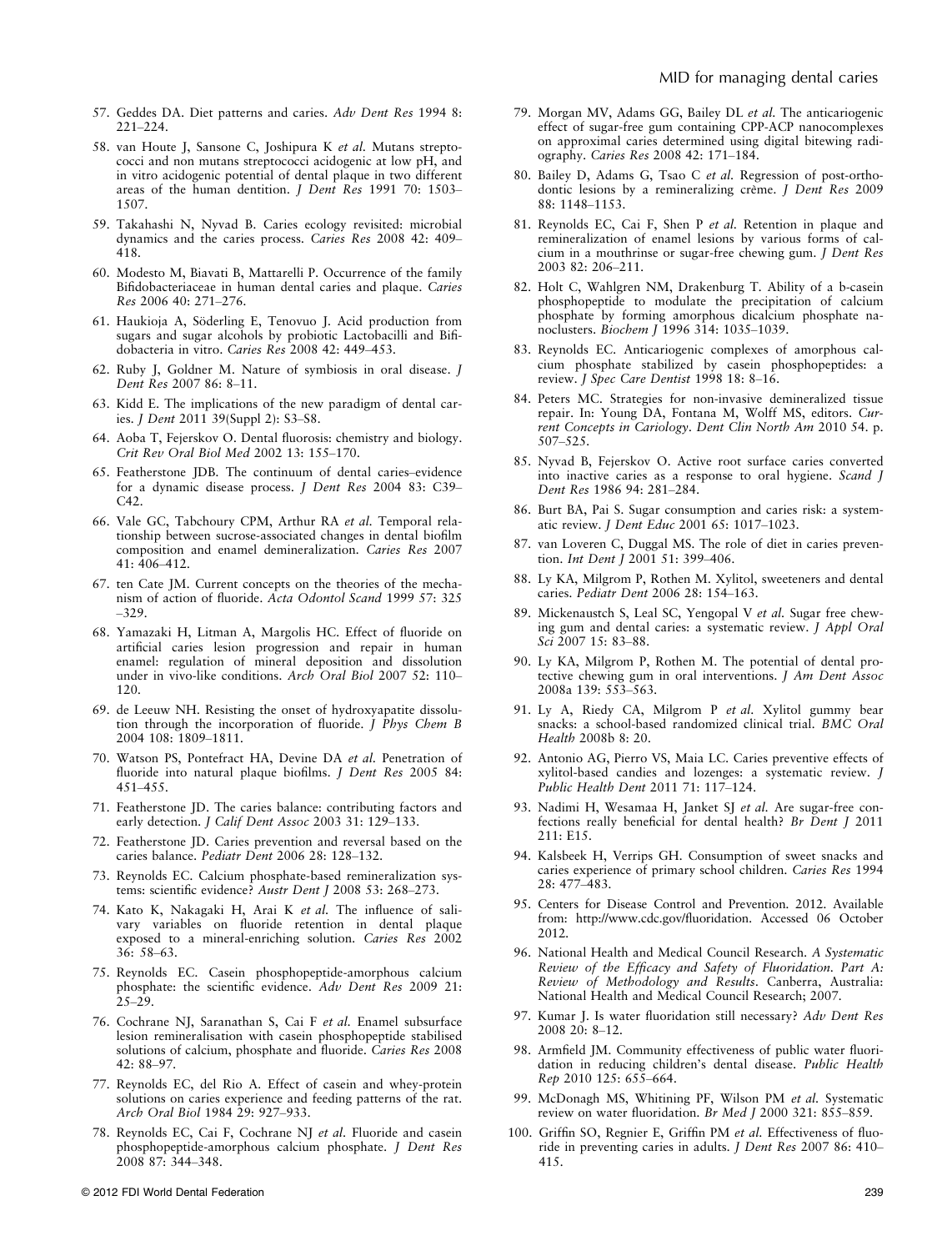- 101. Yeung A, Hitchings JL, Macfarlane TV et al. Fluoridated milk for preventing dental caries. Cochrane Database Syst Rev 2005 In Cochrane Library, Art. No. CD 003876. doi: 10.1002/14651858.
- 102. Ellwood R, Fejerskov O, Cury JA et al. Fluorides in caries control. In Fejerskov O, Kidd E, editors. Dental Caries. The Disease and its Clinical Management. Oxford: Blackwell Munksgaard Ltd; 2008. p. 308.
- 103. Yengopal V, Chikte UM, Mickenautsch S et al. Salt fluoridation: a meta-analysis of its efficacy for caries prevention. SADJ 2010 65: 60–67.
- 104. Petersson GH, Bratthall D. The caries decline: a review of reviews. Eur J Oral Sci 1996 104: 436–443.
- 105. Carvalho JC, Nieuwenhuysen JP, D'Hoore W. The decline in dental caries among Belgian children between 1983 and 1998. Community Dent Oral Epidemiol 2001 29: 55–61.
- 106. Walsh T, Worthington HV, Glenny AM et al. Fluoride toothpaste of different concentrations for preventing dental caries in children and adolescents. Cochrane Database Syst Rev 2010 20: CD007868.
- 107. Wong MC, Clarkson J, Glenny AM et al. Cochrane reviews on the benefits/risks of fluoride toothpastes. J Dent Res 2011 90: 573–579.
- 108. Zhang Q, van Palenstein WH, van't Hof MA et al. Chlorhexidine varnish for preventing dental caries in children, adolescents and young adults: a systematic review. Eur J Oral Sci 2006 114: 449–455.
- 109. Slot DE, Vaandrager NC, van Loveren C et al. The effect of chlorhexidine varnish on root caries: a systematic review. Caries Res 2011 45: 162–173.
- 110. James P, Parnell C, Whelton H. The caries-preventive effect of chlorhexidine varnish in children and adolescents: a systematic review. Caries Res 2010 44: 333–340.
- 111. Whelton H, O'Mullane D. The use of combinations of caries preventive procedures. J Dent Educ 2001 65: 1110–1113.
- 112. Du MQ, Tai BJ, Jiang H et al. A two-year randomized clinical trial of chlorhexidine varnish on dental caries in Chinese preschool children. J Dent Res 2006 85: 557–559.
- 113. Amorim RG, Leal SC, Bezerra AC et al. Association of chlorhexidine and fluoride for plaque control and white spot lesion remineralization in primary dentition. Int J Paediatr Dent 2008 18: 446–451.
- 114. Knight GM, McIntyre JM, Craig GG et al. Differences between normal and demineralized dentine pretreated with silver fluoride and potassium iodide after an in vitro challenge by Streptococcus mutans. Aust Dent J 2007 52: 16–21.
- 115. Braga MM, Mendes FM, De Benedetto MS et al. Effect of silver diammine fluoride on incipient caries lesions in erupting permanent first molars: a pilot study. J Dent Child 2009 76: 28–33.
- 116. Tan HP, Lo EC, Dyson JE et al. A randomized trial on root caries prevention in elders. J Dent Res 2010 89: 1086–1090.
- 117. Yengopal V, Mickenaustch S. Caries preventive effect of casein phosphopeptide-amorphous calcium phosphate (CPP-ACP): a meta-analysis. Acta Odontol Scand 2009 21:  $1-12$ .
- 118. Andersson A, Sköld-Larsson K, Hallgren A et al. Effect of a dental cream containing amorphous calcium phosphate complexes on white spot lesion regression assessed by laser fluorescence. Oral Health Prev Dent 2007 5: 229–233.
- 119. Cai F, Shen P, Walker GD et al. Remineralizing of enamel subsurface lesions by chewing gum with added calcium. J Dent 2009 37: 763-768.
- 120. Rao SK, Bhat GS, Aradhya S et al. Study of the efficacy of toothpaste containing casein phosphopeptide in the prevention of dental caries: a randomized controlled trial in 12- to

15-year-old high caries risk children in Bangalore, India. Caries Res 2009 43: 430–435.

- 121. Bröchner A, Christensen C, Kristensen B et al. Treatment of post-orthodontic white spot lesions with casein phosphopeptide-stabilised amorphous calcium phosphate. Clin Oral Investig 2011 15: 369–373.
- 122. Beerens MW, van der Veen MH, van Beek H et al. Effects of casein phosphopeptide amorphous calcium fluoride phosphate paste on white spot lesions and dental palque after orthodontic treatment: a 3-month follow-up. Eur J Oral Sci 2010 118: 610–617.
- 123. Brazzelli M, McKenzie L, Fielding S et al. Systematic review of the effectiveness and cost-effectiveness of HealOzone for the treatment of occlusal pi/fissure caries and root caries. Health Technol Assess 2006 10: 16.
- 124. Rickard GD, Richardson RJ, Johnson TM et al. Ozone therapy for the treatment of dental caries. Cochrane Database Syst Rev 2004 Art. No.: CD004153. doi: 10.1002/14651858. CD004153.pub2.
- 125. Azarpazhooh A, Limeback H. The application of ozone in dentistry: a systematic review of the literature. J Dent 2008 36: 104–116.
- 126. Robinson C, Hallsworth AS, Weatherell JA et al. Arrest and control of carious lesions: a study based on preliminary experiments with resorcinol-formaldehyde resin. J Dent Res 1976 55: 812–818.
- 127. Paris S, Meyer-Lueckel H, Kielbassa AM. Resin infiltration of natural caries lesions. J Dent Res 2007 86: 662–666.
- 128. Meyer-Lueckel H, Paris S, Kielbassa AM. Surface layer erosin of natural caries lesions with phosphoric and hydrochloric gels in preparation for resin infiltration. Caries Res 2007 41: 223–230.
- 129. Paris S, Meyer-Lueckel H. Infiltrants inhibit progression of natural caries lesions in vitro. J Dent Res 2010a 89: 1276– 1280.
- 130. Paris S, Meyer-Lueckel H. Inhibition of caries progression by resin infiltration in situ. Caries Res 2010b 44: 47–54.
- 131. Ekstrand KR, Luna LE, Promisiero L et al. The reliability and accuracy of two methods for proximal caries detection and depth on directly visible proximal surfaces: an in vitro study. Caries Res 2011 45: 93–99.
- 132. Martignon S, Ekstrand KR, Gomez J et al. Infiltrating/sealing proximal caries lesions: a 3-year randomized clinical trial. J Dent Res 2012 91: 288–292.
- 133. Kielbassa AM, Muller J, Gernhardt CR. Closing the gap between oral hygiene and minimally invaisve dentistry: a review on the resin infiltration technique of incipient (proximal) enamel lesions. Quintessence Int 2009 40: 663-681.
- 134. Carvalho JC, Ekstrand KR, Thylstrup A. Dental plaque and caries on occlusal surfaces of first permanent molar in relation to stage of eruption. J Dent Res 1989 68: 773–779.
- 135. Disney JA, Graves RC, Stamm JW et al. The University of North Carolina Caries Risk Assessment study: further developments in caries risk prediction. Community Dent Oral Epidemiol 1992 20: 64–75.
- 136. Feigal RJ. The use of pits and fissure sealants. Pediatr Dent 2002 24: 415–422.
- 137. Griffin SO, Oong E, Kohn W et al. The effectiveness of sealants in managing caries lesions. J Dent Res 2008 87: 169– 174.
- 138. Hiiri A, Ahovuo-Saloranta A, Nordblad A et al. Pit and fissure sealants versus fluoride varnishes for preventing dental decay in children and adolescents. Cochrane Database Syst Rev 2010 17: CD003067.
- 139. Simonsen RJ. Pit and fissure sealants: review of the literature. Pediatr Dent 2002 24: 393–414.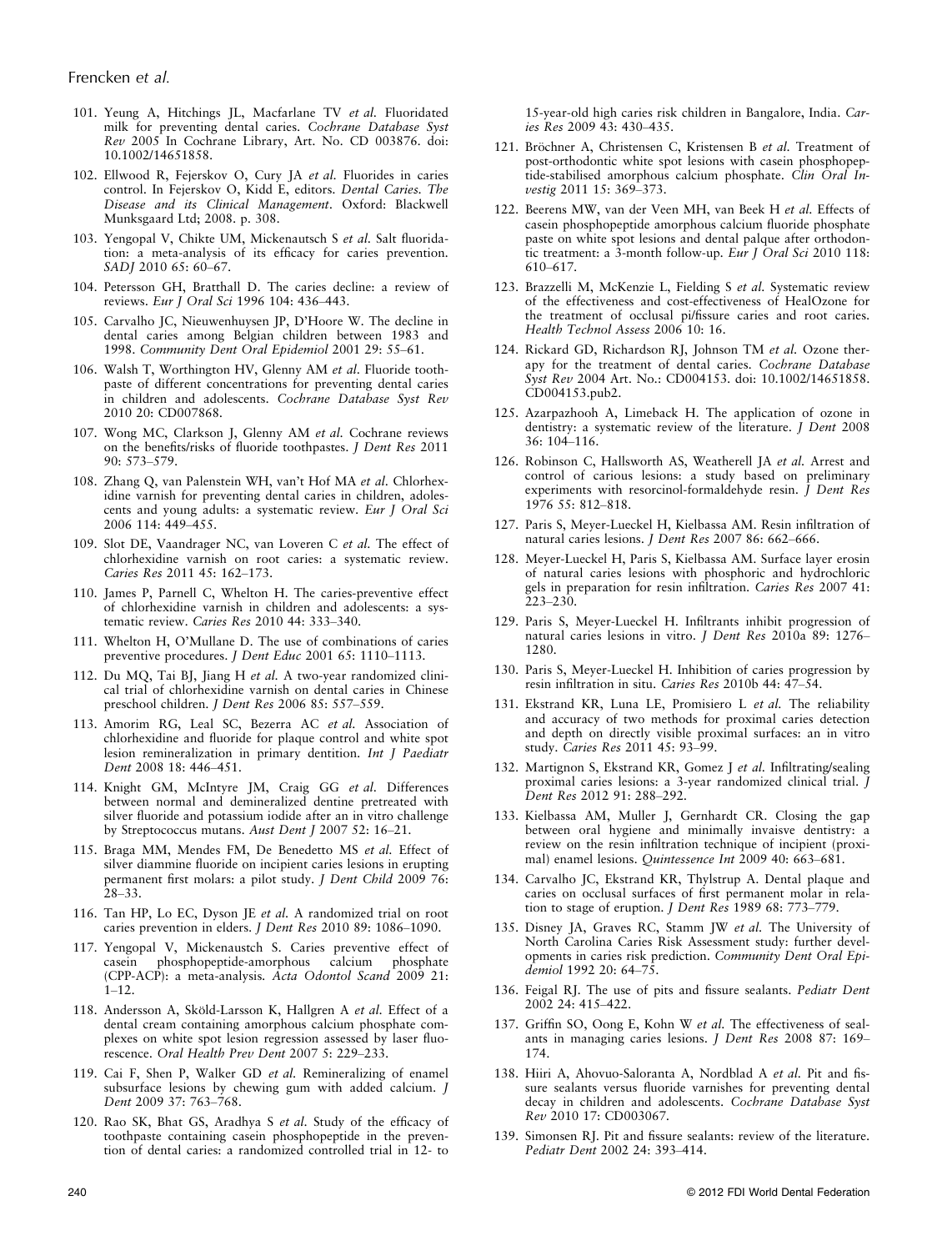- 140. Locker D, Jokovic A, Kay EJ. Prevention. Part 8: the use of pit and fissure sealants in preventing caries in the permanent dentition of children. Br Dent J 2003 195: 375–378.
- 141. Beiruti N, Frencken JE, van't Hof MA et al. Caries preventive effect of resin-based and glass ionomer sealants over time: a systematic review. Community Dent Oral Epidemiol 2006 34: 403–409.
- 142. Yengopal V, Mickenautsch S, Bezerra AC et al. Caries-preventive effect of glass ionomer and resin-based fissure sealants on permanent teeth: a meta-analysis. J Oral Sci 2009 51: 373 –382.
- 143. Mickenautsch S, Yengopal V. Caries-preventive effect of glass ionomer and resin-based fissure sealants on permanent teeth: an update of systematic review evidence. BMC Res Notes 2011 4: 22.
- 144. Yengopal V, Mickenautsch S. Resin-modified glass-ionomer cements versus resin-based materials as fissure sealants: a meta-analysis of clinical trials. Eur Arch Paediatr Dent 2010 11: 18–25.
- 145. van't Hof MA, Frencken JE, van Palenstein WH et al. The ART approach for managing dental caries: a meta-analysis. Int Dent J 2006 56: 345–351.
- 146. de Amorim RG, Leal SC, Frencken JE. Survival of atraumatic restorative treatment (ART) sealants and restorations: a meta-analysis. Clin Oral Investig 2012 16: 429–441.
- 147. Ahovuo-Saloranta A, Hiiri A, Nordblad A et al. Pit and fissure sealants for preventing dental decay in the permanent teeth of children and adolescents. Cochrane Database Syst Rev 2008 4: CD001830.
- 148. Beiruti N, Frencken JE, van't Hof MA et al. Caries-preventive effect of a one-time application of composite resin and glass-ionomer sealants after 5 years. Caries Res 2006 40: 52– 59.
- 149. Chen X, Du MQ, Fan M et al. Caries preventive effect of sealants produced with altered glass-ionomer materials after 2 years. Dent Mater 2012 28: 554–560.
- 150. Mejare I, Mjör IA. Glass ionomer and resin-based fissure sealants: a clinical study. Scand J Dent Res 1990 98: 345-350.
- 151. Övrebö RS, Raadal M. Microleakage in fissures sealed with resin or glass ionomer cement. Scand J Dent Res 1990 98: 66 –69.
- 152. Williams B, Laxton L, Holt RD et al. Fissure sealants: a 4 year clinical trial comparing an experimental glass polyalkenoate cement with a bis glycidyl methacrylate resin used as fissure sealants. Br Dent J 1996 180: 104–108.
- 153. Frencken JE, Wolke J. Clinical and SEM assessment of ART high-viscosity glass-ionomer sealants after 8–13 years in 4 teeth. J Dent 2010 38: 59–64.
- 154. Bjørndal L, Larsen T, Thylstrup A. A clinical and microbiological study of deep carious lesions during stepwise excavation using long treatment intervals. Caries Res 1997 31: 411– 417.
- 155. Mertz-Fairhurst EJ, Curtis JW Jr, Ergle JW et al. Ultraconservative and cariostatic sealed restorations: results at year 10. J Am Dent Assoc 1998 129: 55–66.
- 156. Ribeiro CC, Baratieri LN, Perdigão J et al. A clinical, radiographic, and scanning electron microscopic evaluation of adhesive restorations on carious dentin in primary teeth. Quintessence Int 1999 30: 591–599.
- 157. Massara MLA, Alves JB, Brandao PR. Atraumatic restorative treatment: clinical, ultrastructural and chemical analysis. Caries Res 2002 36: 430–436.
- 158. Santiago BM, Ventin DA, Primo LG et al. Microhardness of dentine underlying ART restorations in primary molars: an in vivo pilot study. Br Dent J 2005 199: 103–106.
- 159. Fusayama T. A Simple Pain-Free Adhesive Restorative System by Minimal Reduction and Total Etching. Tokyo: Ishiyaku EuroAmerica Inc Tokyo; 1993. p. 1–21.
- 160. Mertz-Fairhurst EJ, Schuster GS, Williams JE et al. Clinical progress of sealed and unsealed caries. Part I: depth changes and bacterial counts. J Prosthet Dent 1979 42: 521–526.
- 161. Handelman SL, Leverett DH, Espeland M et al. Retention of sealants over carious and sound tooth surfaces. Community Dent Oral Epidemiol 1987 15: 1–5.
- 162. Weerheijm KL, Groen HJ. The residual caries dilemma. Community Dent Oral Epidemiol 1999 27: 436–441.
- 163. Oong EM, Griffin SO, Kohn WG et al. The effect of dental sealants on bacteria levels in caries lesions: a review of the evidence. J Am Dent Assoc 2008 139: 271–278.
- 164. Boston DW, Graver HT. Histological study of an acid red caries-disclosing dye. Oper Dent 1989 14: 186-192.
- 165. Yip HK, Stevenson AG, Beeley JA. The specificity of caries detector dyes in cavity preparation. Br Dent J 1994 176: 417 –421.
- 166. Banerjee A, Kidd EA, Watson TF. In vitro evaluation of five alternative methods of carious dentine excavation. Caries Res 2000 34: 144–150.
- 167. Celeberti P, Francescut P, Lussi A. Performance of four dentine excavation methods in deciduous teeth. Caries Res 2006  $40 \cdot 117 - 123$
- 168. Neves Ade A, Coutinho E, De Munck J et al. Caries-removal effectiveness and minimal-invasiveness potential of cariesexcavation techniques: a micro-CT investigation. J Dent 2011 39: 154–162.
- 169. Fluckiger L, Waltimo T, Stich H et al. Comparison of chemomechanical caries removal using Carisolv or conventional hand excavation in deciduous teeth in vitro. *J Dent* 2005 33: 87–90.
- 170. Magalhães CS, Moreira AN, Campos WR et al. Effectiveness and efficiency of chemomechanical carious dentin removal. Braz Dent J 2006 17: 63–67.
- 171. Nadanovsky P, Cohen Carneiro F, Souza de Mello F. Removal of caries using only hand instruments: a comparison of mechanical and chemo-mechanical methods. Caries Res 2001 35: 384–389.
- 172. de Amorim RFSG. Caries epidemiology and appropriate oral care in schoolchildren from Paranoá, Brazil. PhD thesis. Radboud University Nijmegen, Nijmegen, the Netherlands; 2012. p. 121–138.
- 173. Eden E, Topaloglu-Ak A, Frencken JE et al. Survival of selfetch adhesive Class II composite restorations using ART and conventional cavity preparations in deciduous teeth. Am J Dent 2006 19: 359-363.
- 174. Ersin NK, Uzel A, Aykut A et al. Inhibition of cultivable bacteria by chlorhexidine treatment of dentin lesions treated with the ART technique. Caries Res 2006 40: 172–177.
- 175. Farag A, van der Sanden WJ, Abdelwahab H et al. 5-Year survival of ART restorations with and without cavity disinfection. J Dent 2009 37: 468–474.
- 176. Mickenautsch S, Yengopal V, Banerjee A. Atraumatic restorative treatment versus amalgam restoration longevity: a systematic review. Clin Oral Investig 2010 14: 233–240.
- 177. Hickel R, Kaaden C, Paschos E et al. Longevity of occlusallystressed restorations in posterior primary teeth. Am J Dent 2005 18: 198–211.
- 178. Frencken JE, Pilot T, Songpaisan Y et al. Atraumatic restorative treatment (ART): rationale, technique and development. J Public Health Dent 1996 56: 135–140.
- 179. Taifour D, Frencken JE, Beiruti N et al. Effectiveness of glass-ionomer (ART) and amalgam restorations in the decidu-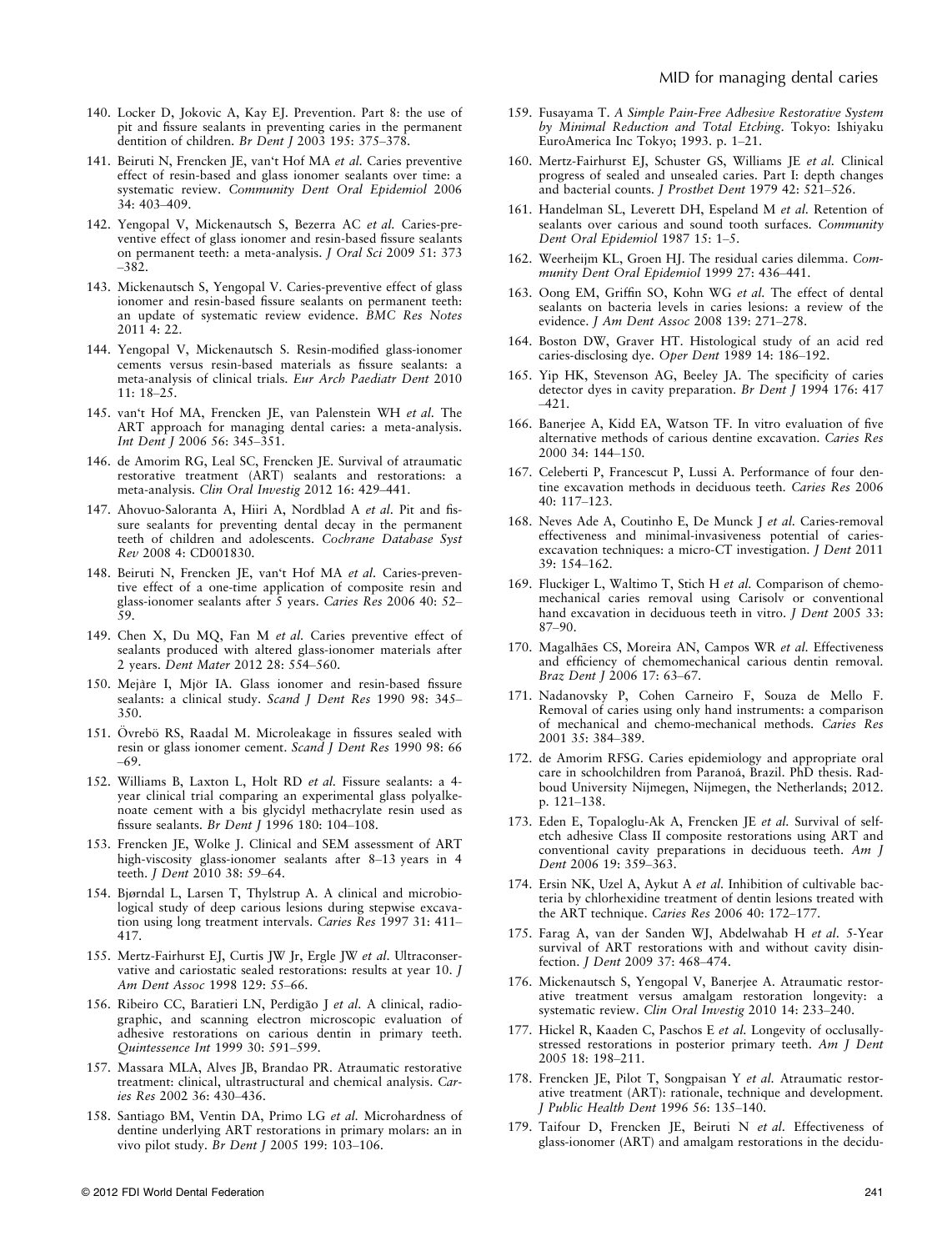ous dentition: results after 3 years. Caries Res 2002 36: 437– 444.

- 180. Lenters M, van Amerongen WE, Mandari GJ. Iatrogenic damage to the adjacent surfaces of primary molars, in three different ways of cavity preparation. Eur Arch Paediatr Dent 2006 7: 6–10.
- 181. Leal SC, Abreu DM, Frencken JE. Dental anxiety and pain related to ART. J Appl Oral Sci 2009 17: 84–88.
- 182. Farag A, van der Sanden WJ, Abdelwahab H et al. Survival of ART restorations assessed using selected FDI and modified ART restoration criteria. Clin Oral Investig 2011 15: 409– 415.
- 183. Zanata RL, Fagundes TC, Freitas MC et al. Ten-year survival of ART restorations in permanent posterior teeth. Clin Oral Investig 2011 15: 265–271.
- 184. Innes NP, Evans DJ, Stirrups DR. The hall technique: a randomized controlled clinical trial of a novel method of managing carious primary molars in general dental practice: acceptability of the technique and outcomes at 23 months. BMC Oral Health 2007 20: 7–18.
- 185. Innes NP, Evans DJ, Stirrups DR. Sealing caries in primary molars: randomized control trial, 5-year results. J Dent Res 2011 90: 1405–1410.
- 186. Baelum V, van Palenstein Helderman W, Hugoson A et al. The role of dentistry in controlling caries and periodontitis globally. In: Fejerskov O, Kidd E, editors. Dental Caries. The Disease and its Clinical Management. Oxford, UK: Blackwell Munksgaard; 2008. p. 576–605.
- 187. de Amorim RFSG. Caries epidemiology and appropriate oral care in schoolchildren from Paranoá, Brazil. PhD thesis. Radboud University Nijmegen, Nijmegen, the Netherlands; 2012. p. 139–157.
- 188. Levine RS, Pitts NB, Nutgent ZJL. The fate of 1,587 unrestored carious deciduous teeth: a retrospective general dental practice based study from northern England. Br Dent J 2002 193: 99–103.
- 189. Chu CH, Lo EC, Lin HC. Effectiveness of silver diamine fluoride and sodium fluoride varnish in arresting dentin caries in Chinese pre-school children. J Dent Res 2002 81: 767 –770.
- 190. Llodra JC, Rodriguez A, Ferrer B et al. Efficacy of silver diamine fluoride for caries reduction in primary teeth and first permanent molars of schoolchildren: 36-month clinical trial. J Dent Res 2005 84: 721–724.
- 191. Yee R, Holmgren C, Mulder J et al. Efficacy of silver diamine fluoride for arresting caries treatment. *J Dent Res* 2009 88: 644–647.
- 192. Peumans M, Kanumilli P, De Munck J et al. Clinical effectiveness of contemporary adhesives: a systematic review of current clinical trials. Dent Mater 2005 21: 864–881.
- 193. Manhart J, Chen H, Hamm G et al. Buonocore memorial lecture. Review of the clinical survival of direct and indirect restorations in posterior teeth of the permanent dentition. Oper Dent 2004 29: 481–508.
- 194. Kay E, Watts A, Paterson R et al. Preliminary investigation into the validity of dentists' decisions to restore occlusal surfaces of permanent teeth. Community Dent Oral Epidemiol 1988 16 91–94.
- 195. Noar SJ, Smith BGN. Diagnosis of caries and treatment decisions in approximal surfaces of posterior teeth in vitro. J Oral Rehabil 1990 17: 209–218.
- 196. Bader JD, Shugars DA. Agreement among dentists' recommendations for restorative treatment. J Dent Res 1993 72: 891–896.
- 197. Elderton RJ, Nuttall NM. Variation among dentists in planning treatment. Br Dent J 1983 154: 201–206.
- 198. Davies JA. The relationship between change in dentist and treatment received in the general dental service. Br Dent J 1984 157: 322–324.
- 199. Bader JD, Shugars DA. Understanding dentists' restorative treatment decisions. J Public Health Dent 1992 52: 102–110.
- 200. Gordan VV, Riley JL III, Geraldeli S et al. Repair or replacement of defective restorations by dentists in The Dental PBRN. J Am Dent Assoc 2012, Accepted.
- 201. Mjör IA, Moorhead JE, Dahl JE. Reasons for replacement of restorations in permanent teeth in general dental practice. Int Dent J 2000 50: 360-366.
- 202. Mjör IA, Shen C, Eliasson ST et al. Placement and replacement of restorations in general dental practice in Iceland. Oper Dent 2002 27: 117–123.
- 203. Pink FE, Minden NJ, Simmonds S. Decisions of practitioners regarding placement of amalgam and composite restorations in general practice settings. Oper Dent 1994 19: 127–132.
- 204. Deligeorgi V, Wilson NH, Fouzas D et al. Reasons for placement and replacement of restorations in student clinics in Manchester and Athens. Eur J Dent Educ 2000 4: 153-159.
- 205. Mjör IA, Toffenetti F. Secondary caries: a literature review with case reports. Quintessence Int 2000 31: 165–179.
- 206. Kidd EA. Microleakage: a review. J Dent 1976 4: 199–206.
- 207. Kidd EA. Caries diagnosis within restored teeth. In Anusavice KJ, editor. Quality Evaluation of Dental Restorations. Chicago, IL: Quintessence; 1989. p. 111–121.
- 208. Soderholm KJ, Antonson DE, Fishlschweiger W. Correlation between marginal discrepancies at the amalgam tooth interface and recurrent caries. In: Anusavice KJ, editor. Quality Evaluation of Dental Restorations. Chicago, IL: Quintessence, 1989. p. 85–108.
- 209. Kidd EA, O'Hara JW. Caries status of occlusal amalgam restorations with marginal defects. J Dent Res 1990 69: 1275– 1277.
- 210. Kidd EAM, Joyston-Bechal S, Beighton D. Marginal ditching and staining as a predictor of secondary caries around amalgam restorations: a clinical and microbiological study. J Dent Res 1995 74: 1206–1211.
- 211. Gordan VV. In vitro evaluation of margins of replaced resin based composite restorations. J Esthet Dent 2000 12: 217– 223.
- 212. Gordan VV. Clinical evaluation of replacement of Class V resin based composite restorations. J Dent 2001 29: 485–488.
- 213. Gordan VV, Mondragon E, Shen C. Evaluation of the cavity design, cavity depth, and shade matching in the replacement of resin based composite restorations. Quintessence Int 2002 32: 273–278.
- 214. Bissada NF. Symptomatology and clinical features of hypersensitive teeth. Arch Oral Biol 1994 39: 31S–32S.
- 215. Hirata K, Nakashima M, Sekine I et al. Dentinal fluid movement associated with loading of restorations. J Dent Res 1991 70: 975–978.
- 216. Gordan VV, Garvan CW, Blaser PK et al. A long-term evaluation of alternative treatments to replacement of resin-based composite restorations: results of a seven-year study. J Am Dent Assoc 2009 140: 1476–1484.
- 217. Gordan VV, Riley JL III, Garvan CW et al. 7-Year results of alternative treatments to defective amalgam restorations. J Am Dent Assoc 2011 142: 842–849.
- 218. Moncada G, Martin J, Fernández E et al. Sealing, repair and refurbishment of class I and class II defective restorations: a three-year clinical trial. J Am Dent Assoc 2009 140: 425–432.
- 219. Campain AC, Morgan MV, Evans RW et al. Sugar-starch combinations in food and the relationship to dental caries in low-risk adolescents. Eur J Oral Sci 2003 111: 316–325.